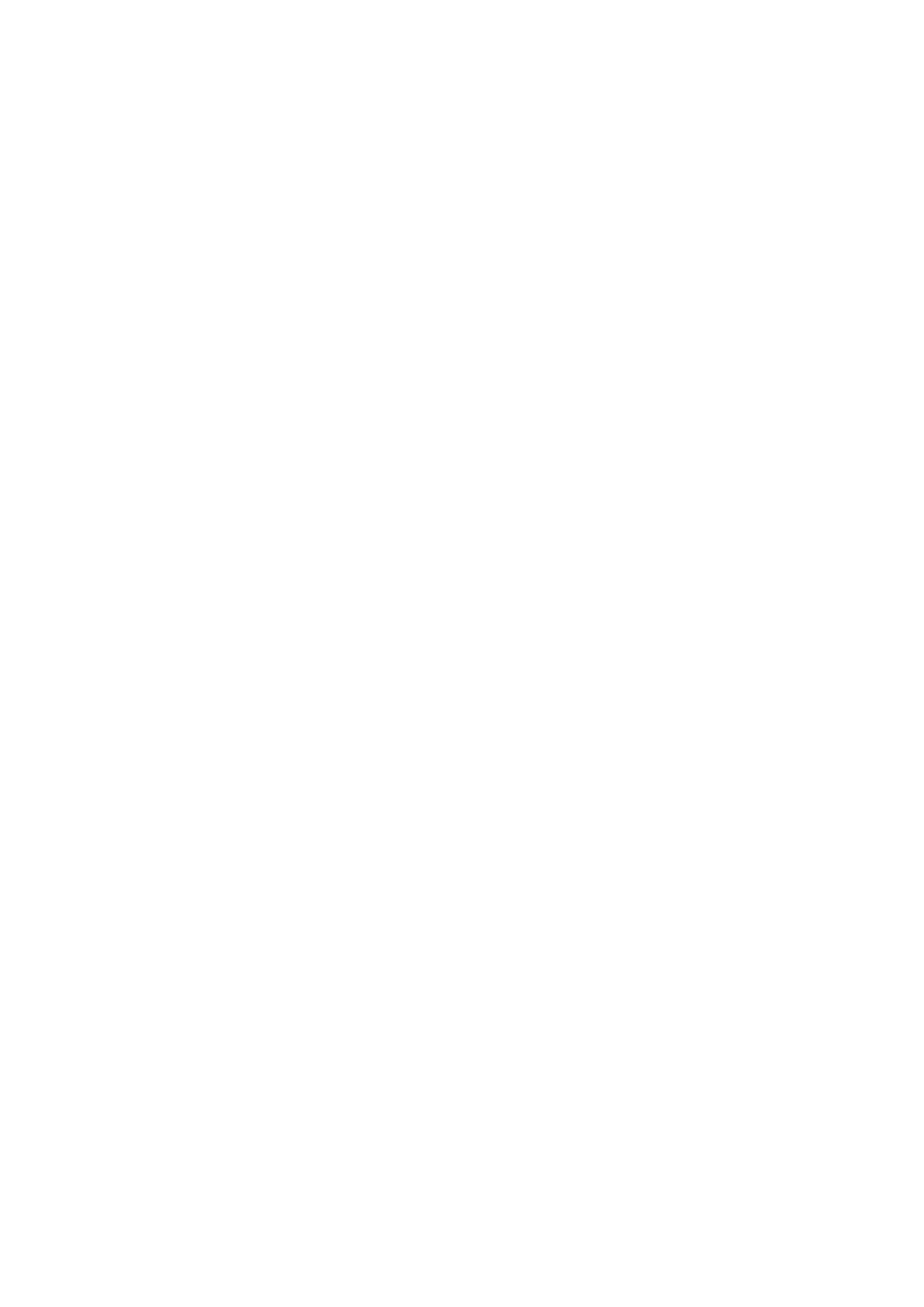# Artificial Intelligence for Cultural Heritage

Edited by

Luciana Bordoni, Francesco Mele and Antonio Sorgente

Cambridge **Scholars** Publishing

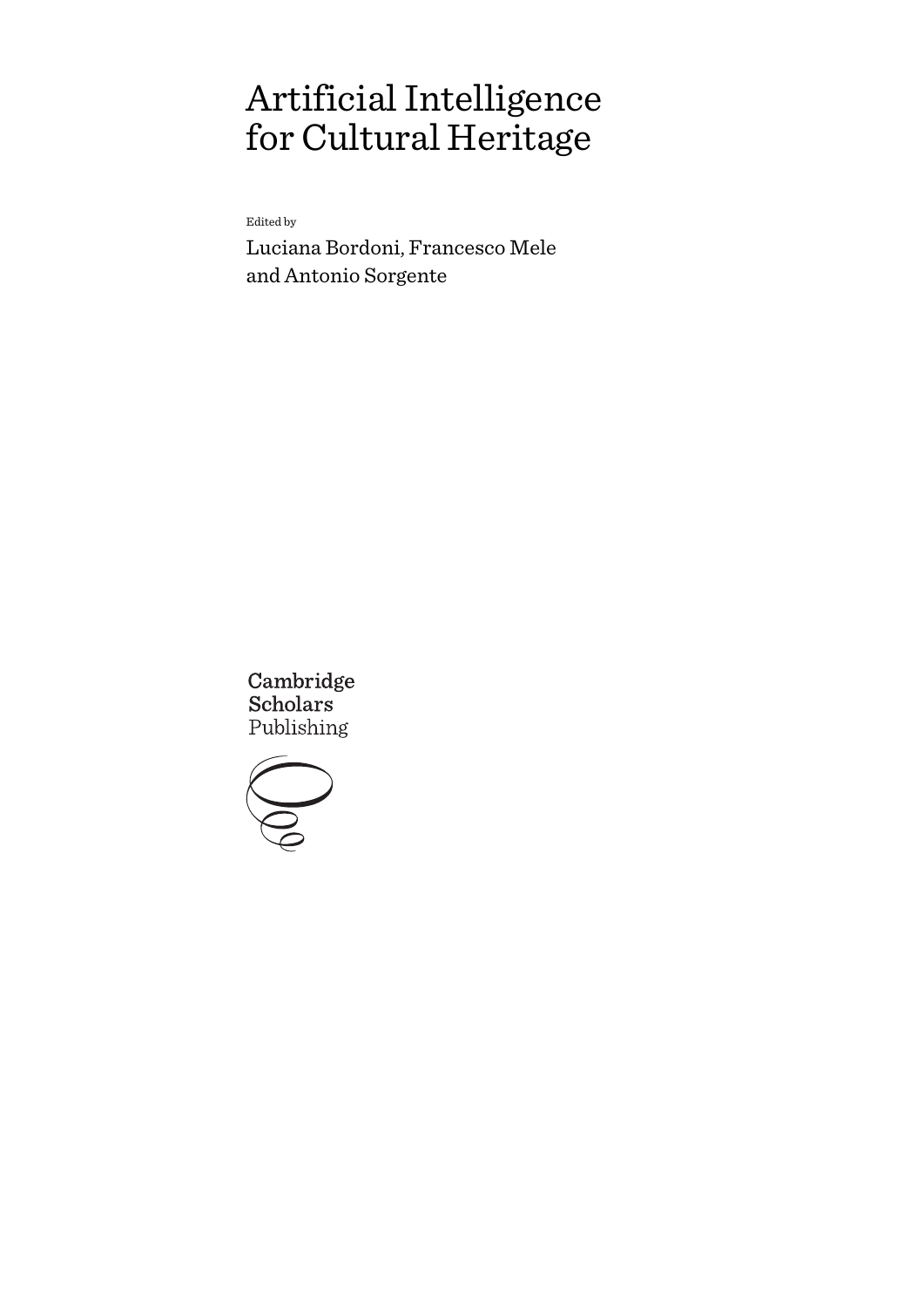Artificial Intelligence for Cultural Heritage

Edited by Luciana Bordoni, Francesco Mele and Antonio Sorgente

This book first published 2016

Cambridge Scholars Publishing

Lady Stephenson Library, Newcastle upon Tyne, NE6 2PA, UK

British Library Cataloguing in Publication Data A catalogue record for this book is available from the British Library

Copyright © 2016 by Luciana Bordoni, Francesco Mele, Antonio Sorgente and contributors

All rights for this book reserved. No part of this book may be reproduced, stored in a retrieval system, or transmitted, in any form or by any means, electronic, mechanical, photocopying, recording or otherwise, without the prior permission of the copyright owner.

ISBN (10): 1-4438-9085-5 ISBN (13): 978-1-4438-9085-4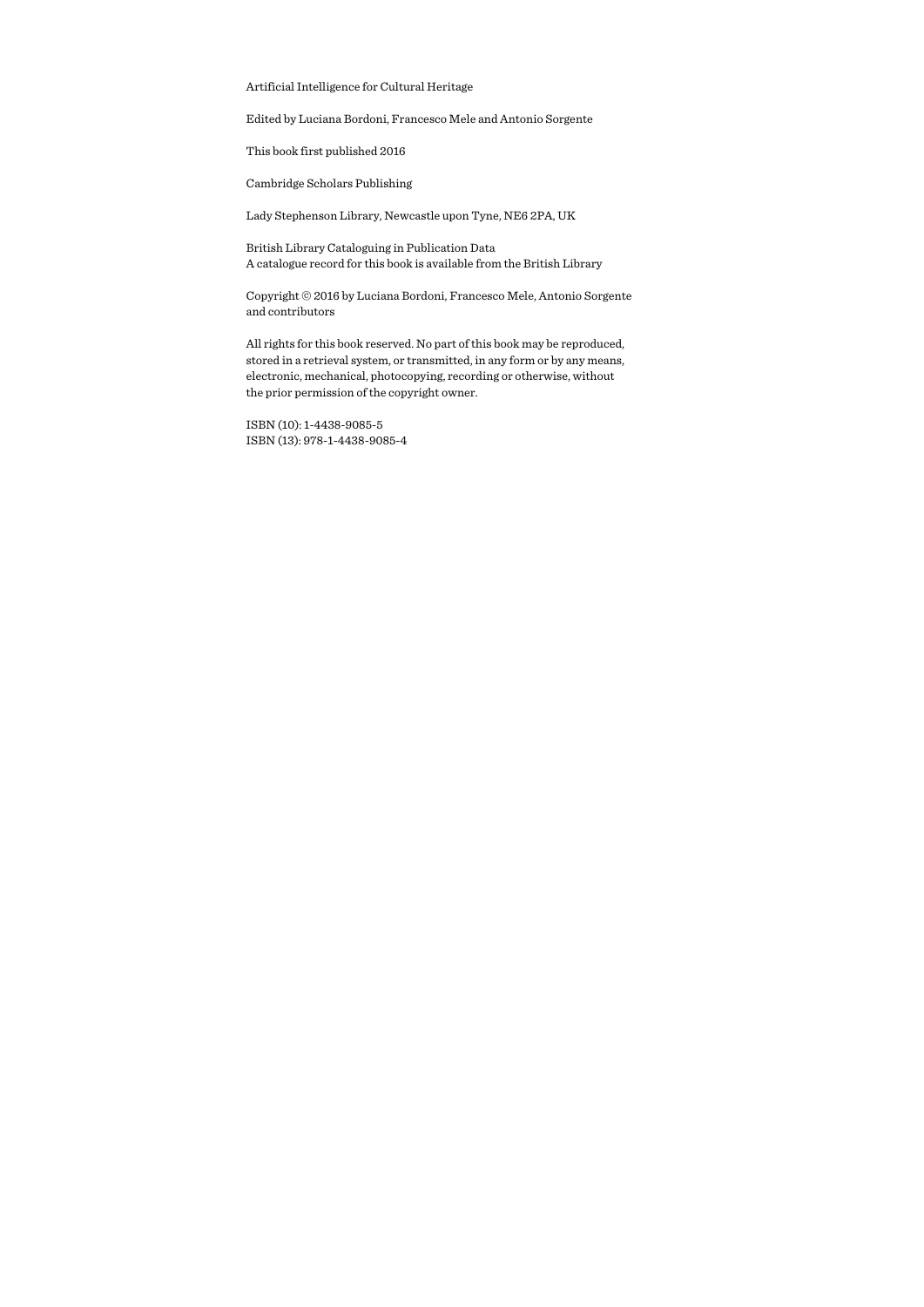## TABLE OF CONTENTS

Preface ...................................................................................................... vii **Part I: Narrative and Interpretation**  Chapter One ................................................................................................ 3 Modelling Museum Narratives to Support Visitor Interpretation *Paul Mulholland, Annika Wolff, Eoin Kilfeather, Mark Maguire and Danielle O'Donovan*  **Part II: Semantic and Annotation**  Chapter Two ............................................................................................. 25 A Domain Ontology for Historical Research Documents *Giovanni Adorni, Marco Maratea, Salvatore Mura, Laura Pandolfo, Luca Pulina and Francesco Soddu*  Chapter Three ........................................................................................... 49 Building Multimedia Dialogues Annotating Heterogeneous Resources *Antonio Sorgente, Antonio Calabrese, Gianluca Coda, Paolo Vanacore and Francesco Mele*  **Part III: Augmented Reality and Robots**  Chapter Four ............................................................................................. 85 Augmented Reality Without Barriers: Dematerializing Interfaces in Cultural Heritage Applications *Francesco Cutugno, Davide Maria Calandra, Dario Di Mauro and Antonio Origlia*  Chapter Five ........................................................................................... 121 Robots for Exploration, Digital Preservation and Visualization of Archeological Sites *J. Serafin, M. Di Cicco, T. M. Bonanni, G. Grisetti, L. Iocchi, D. Nardi, C. Stachniss and V. A. Ziparo*  Contributors ............................................................................................ 141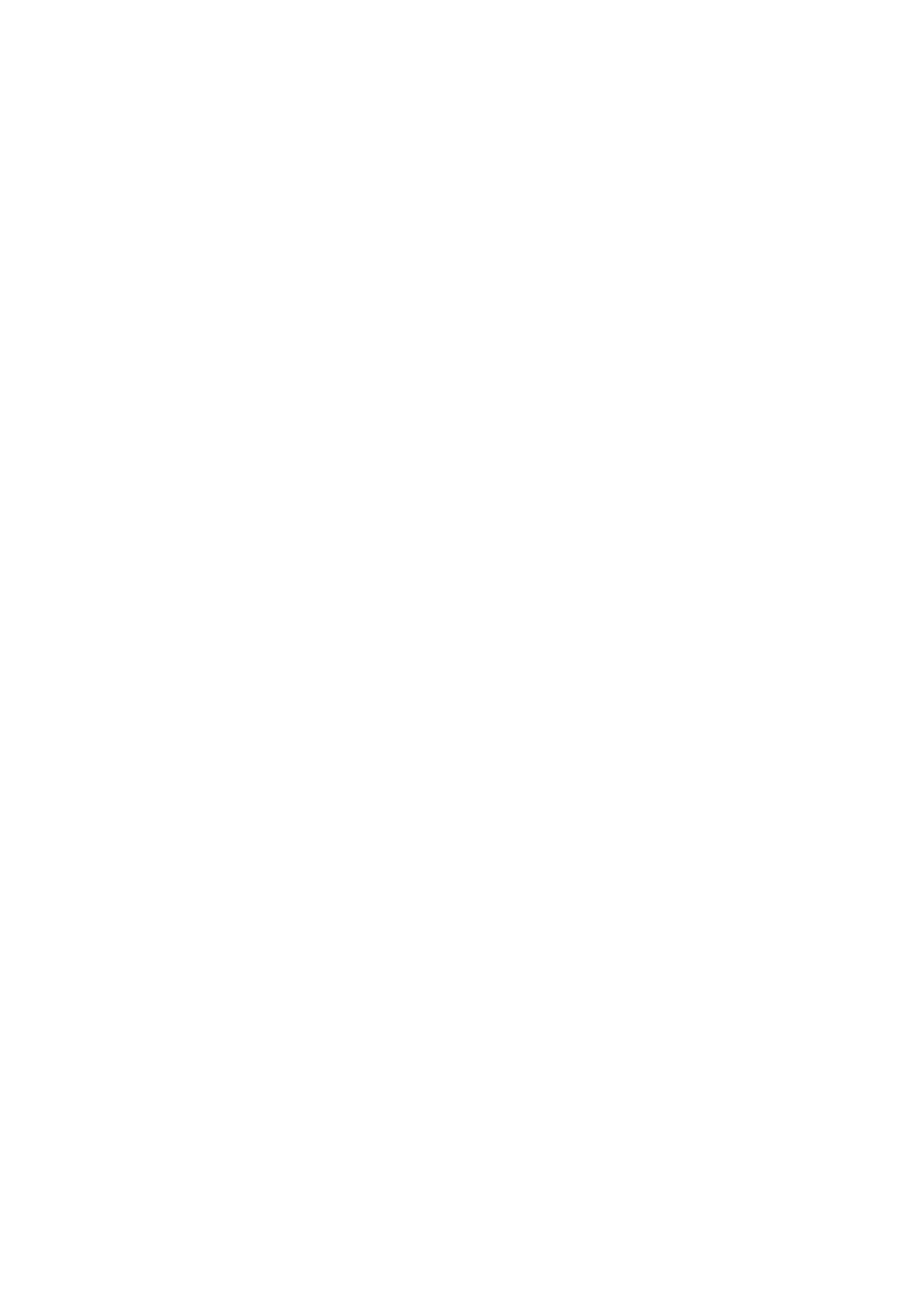### **PREFACE**

The research paths of Cultural Heritage (CH) and Artificial Intelligence (AI) have increasingly found shared interests, leading to a successful merge of these two disciplines.

New applications of AI have provided opportunities to produce innovative tools for documenting, managing, and visiting cultural heritage. They make it possible to tackle cultural heritage management, adopting innovative methods with a greater awareness of the needs of operators working in this sector.

The key role of the user springs from the importance of the interaction and use of the cultural heritage – a notion that is changing the areas of action as regards relations between cultural assets and users. Therefore, there is a need to explore and arrive at various levels of knowledge of the asset, be it a work of art, an architectural artifact, or a complex system such as an area of the town. In this context, the AI is the key discipline since it amplifies the development of innovative technologies, tools, and their effective application to the whole humanistic area.

We expose in this book a selection of original articles presented to AI\*CH 2014 Workshop, held in Pisa (Italy) and co-located with the XIII AI\*IA Symposium on Artificial Intelligence. The AI\*CH aimed to provide an international forum to discuss and investigate the latest research results in the application of AI to improve the fruition and promotion of cultural heritage. The book is focused on research and study of new challenges and emerging ideas in the sphere of cultural assets. It is intended for researchers, practitioners, and experts of ICT and cultural heritage domains (museums, archives, libraries, and more).

The articles presented in this book address topics such as the representation of cultural history, digital semantic archives, analytical tools to support visitor's interpretation, and augmented reality and robotics. In Part 1: Narrative and Interpretation, Paul Mulholland (invited talk at AI\*CH 2014) et al. investigate how museum narratives can be associated with online data sources, other narratives and museum artifacts in order to assist with interpretation and storytelling. In Part 2: Semantic and Annotation, semantic web technologies to improve the structure and the usability of cultural heritage applications are presented. Giovanni Adorni et al. report on a semantic digital archive aimed to provide effective and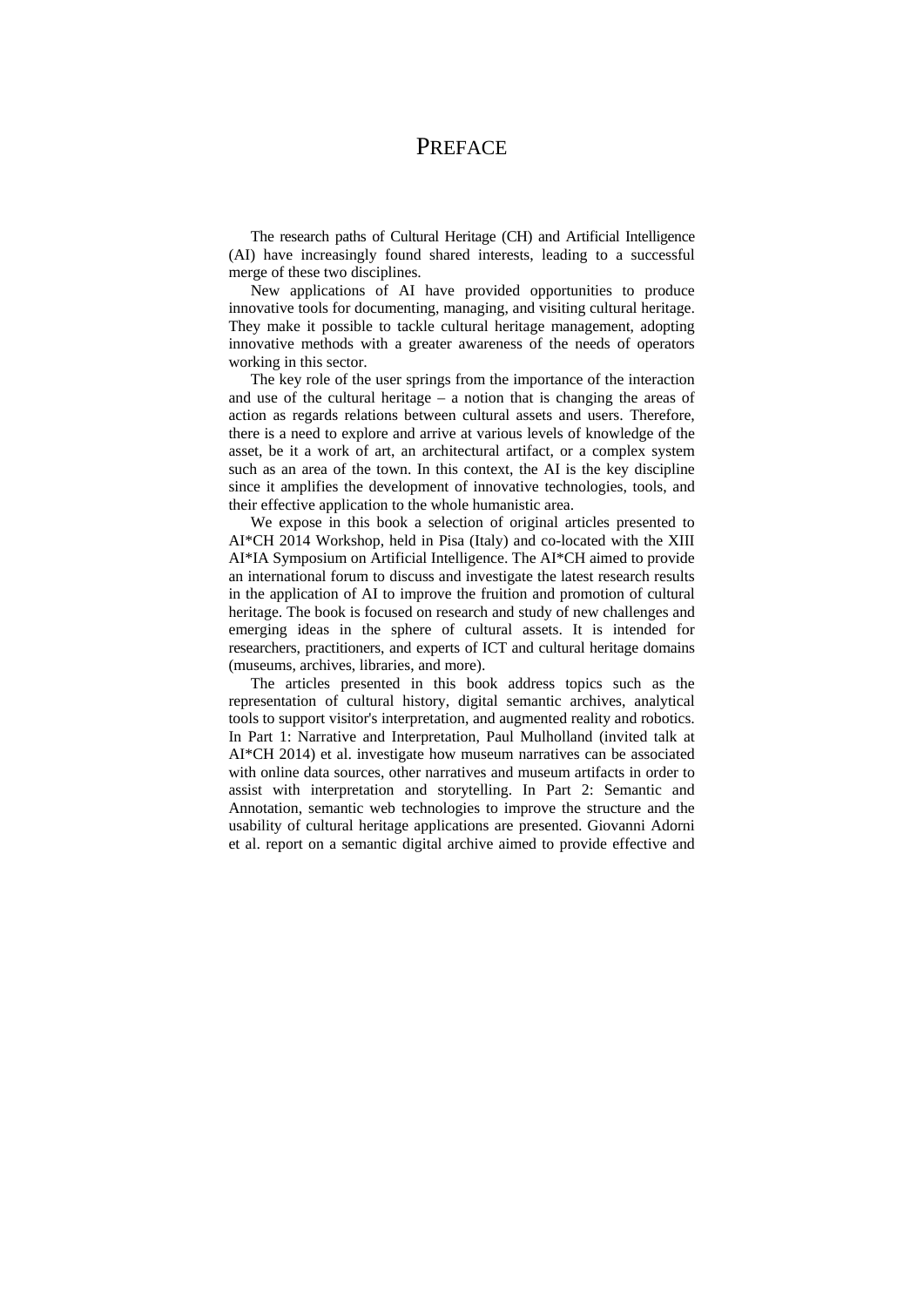efficient search and retrieval capabilities in a user-friendly way. Antonio Sorgente et al. present an approach to construct a multimedia dialogue in the domain of cultural heritage, reusing existing multimedia and textual resources. The two articles in Part 3: Augmented Reality and Robots provide some solutions to visiting cultural heritage sites. Francesco Cutugno et al. explore the domain of Natural User Interfaces (NUI) applied to cultural heritage, and propose the design of this NUI semivirtual environment. Jacopo Serafin et al. present the ROVINA project. It aims at developing autonomous mobile robots to make the monitoring of archaeological sites faster, cheaper, and safer.

We hope that researchers and experts of ICT and Cultural Heritage domains will enjoy these scholarly articles, and that the connection between Artificial Intelligence and Cultural Heritage is growing stronger.

Luciana Bordoni, Francesco Mele and Antonio Sorgente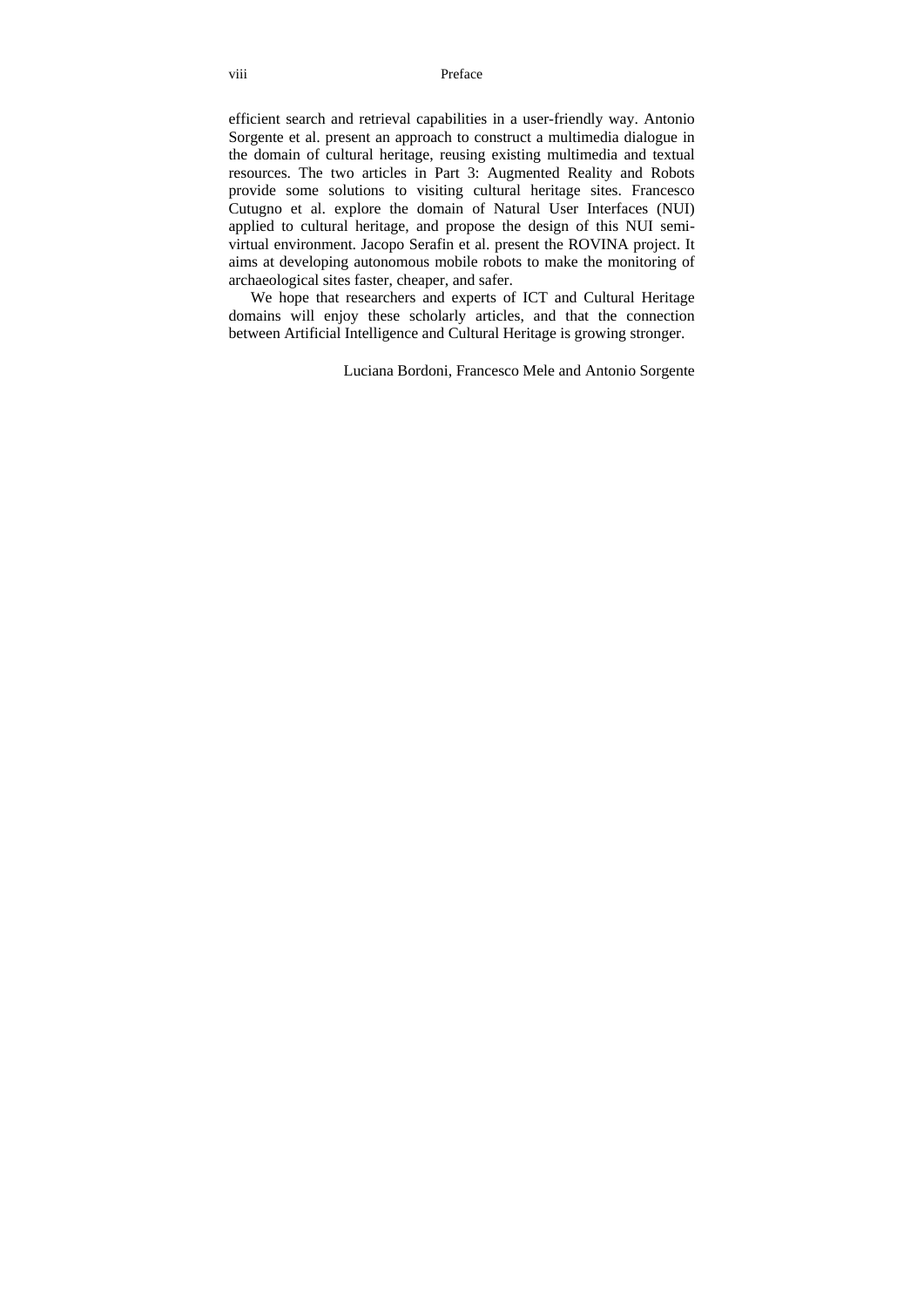## **PART I**

## **NARRATIVE AND INTERPRETATION**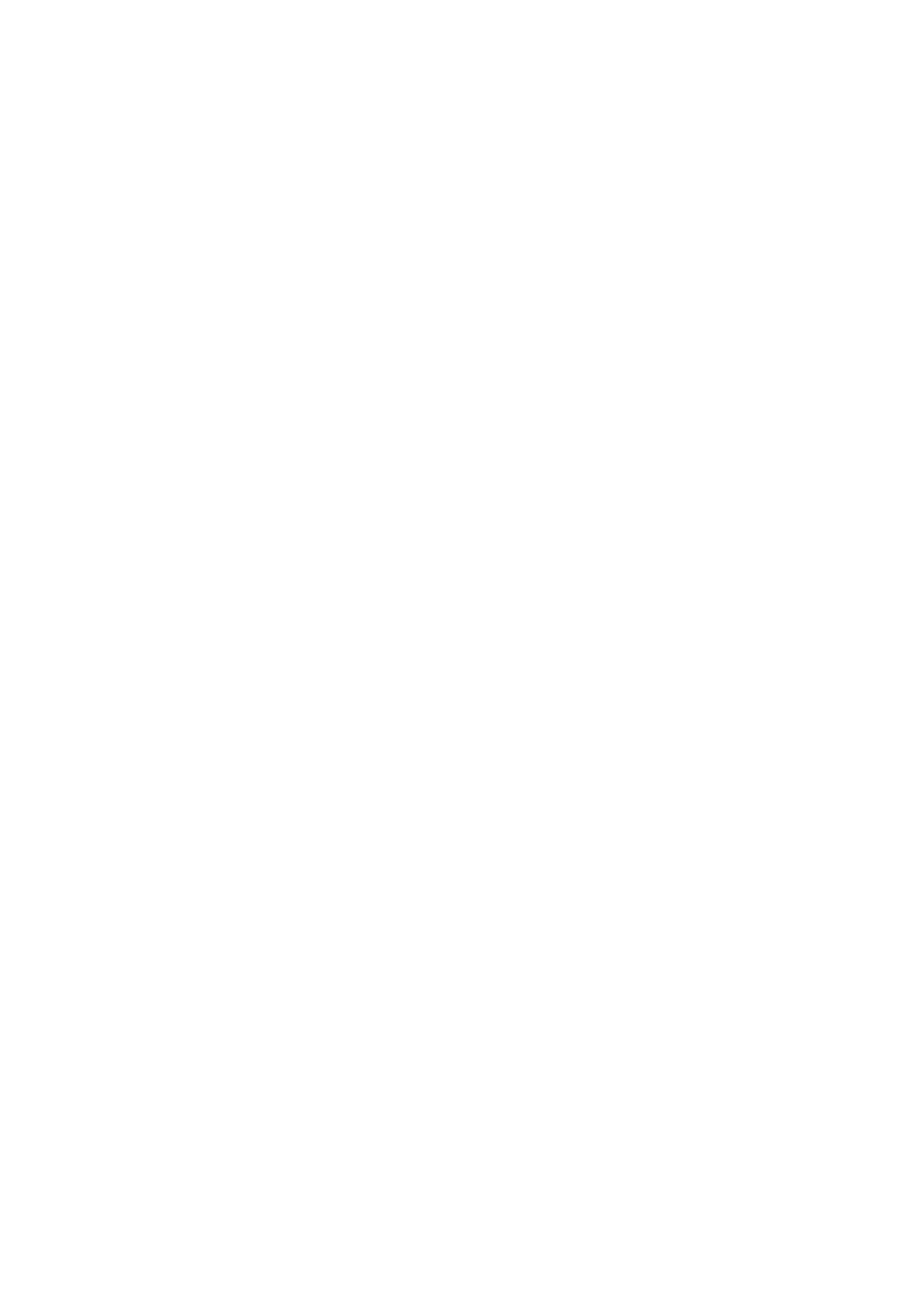### CHAPTER ONE

## MODELLING MUSEUM NARRATIVES TO SUPPORT VISITOR INTERPRETATION

## PAUL MULHOLLAND, ANNIKA WOLFF, EOIN KILFEATHER, MARK MAGUIRE AND DANIELLE O'DONOVAN

#### **Introduction**

Narratives are often used within the museum environment to assist the interpretation of museum artefacts. A narrative can provide one or more contexts within which an artefact or collection of artefacts can be understood. For example, a narrative may be used to frame an artefact in the context of the life of the artist, the social and political context in which the work was created, or what is depicted in the work. Narratives are not only used by museums to assist interpretation, but are also told by the visiting public. Visitors often tell stories to each other to express a personal interpretation and to make connections between the artwork and their own concerns, knowledge and interests.

Stories therefore play an important role in connecting museum objects to personal human experiences (whether, for example, of the artist, visitor or other person associated with the work) and also to wider social and political contexts. Those social and political contexts could be historical (using the artwork to understand the context in which it was created or the historical context it reflects) or contemporary (using the artefact as an opportunity to look at current issues from a new perspective).

Web and mobile technology offers new ways of presenting narratives to visitors either to augment the physical museum environment or as part of a virtual museum experience. Social media platforms and museum websites that support visitor contributions offer new ways for visitors to share their interpretations and responses with others. Online narratives can be associated with other online sources of information, for example,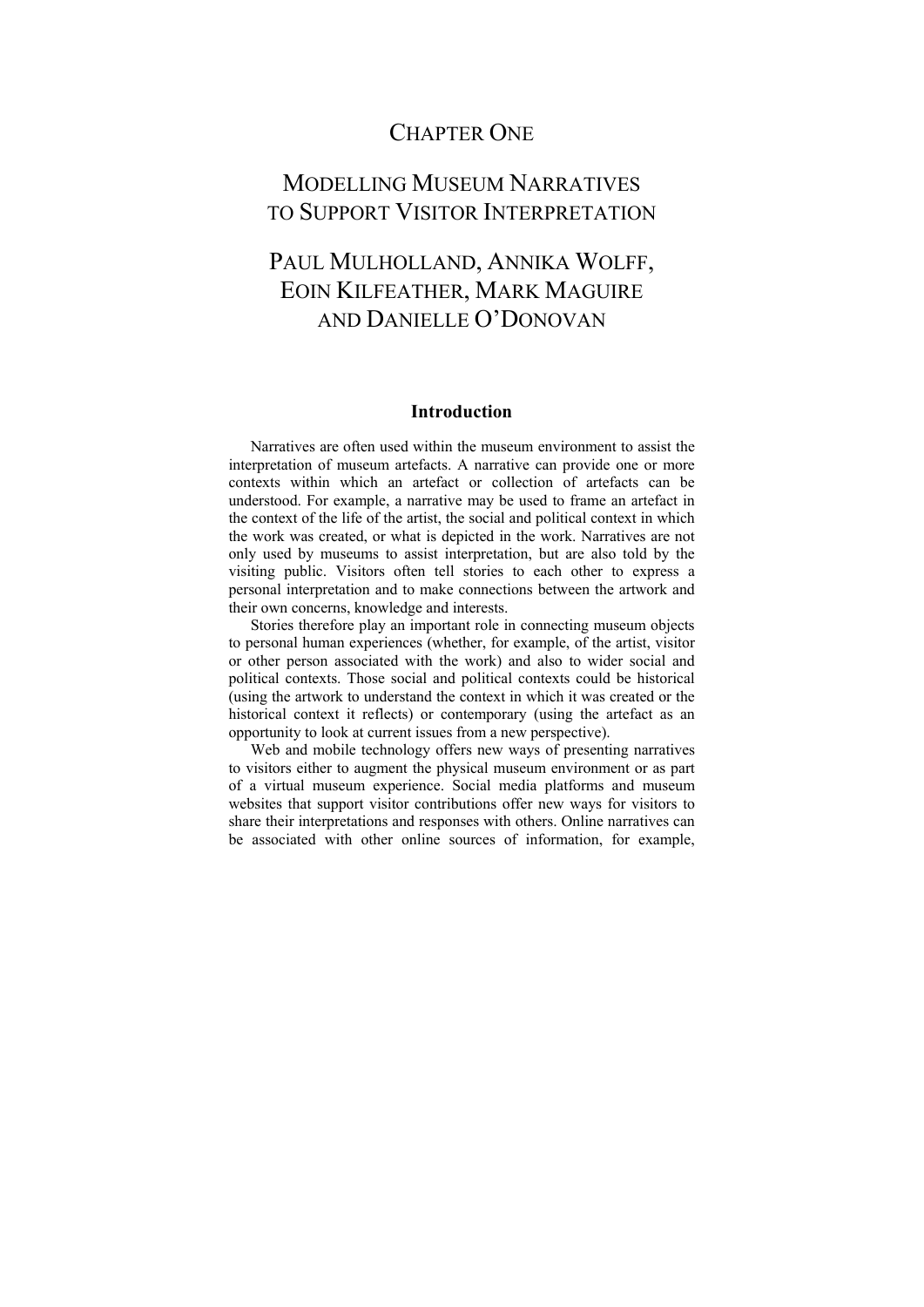providing additional detail about characters or places mentioned in the narrative. This could assist the reader of the narrative in understanding connections between people, places, or things within the narrative that may be implicit. For example, it may not be explicitly stated that two artists were part of the same movement, educated at the same institution, or active at the same time. Similarly, connections revealed by online data sources could provide the authors with new ways of extending their narrative.

Online narratives can also be linked to other narratives, as well as physical and virtual museum objects. This can assist the visitor in pursuing trails across available physical and virtual resources, piecing together information across multiple narratives and artefacts. The value of a trail may be affected by the nature of the relationships between its constituent elements. For example, a transition across closely related or even overlapping narratives may be easy to follow but may be perceived as repetitive or lacking novelty.

This paper reports on our recent work investigating how museum narratives can be associated with online data sources, other narratives, and museum artefacts in order to assist interpretation and storytelling. A key aim of this work was to explore how narrative theory could be used to address these challenges, in particular:

- How can an understanding of the nature of narrative be used to inform how to provide context or additional information for readers and writers of museum narratives?
- How can an understanding of the nature of narrative be used to support cross-narrative navigation in a museum space?

In this chapter we will first consider what is known about narrative, how they are structured, constructed, and interpreted. We will then take a look at the types of narrative found in museum settings and how they can be understood from the viewpoint of narrative theory. We then describe some previous examples of how technology has been used to provide or augment museum narratives. After this, we describe our work on how narrative theory can be used to connect museum narratives to online data sources in order to help readers and authors. Finally, we will look at how similar narrative principles can be used to connect narratives and artefacts in a physical museum space.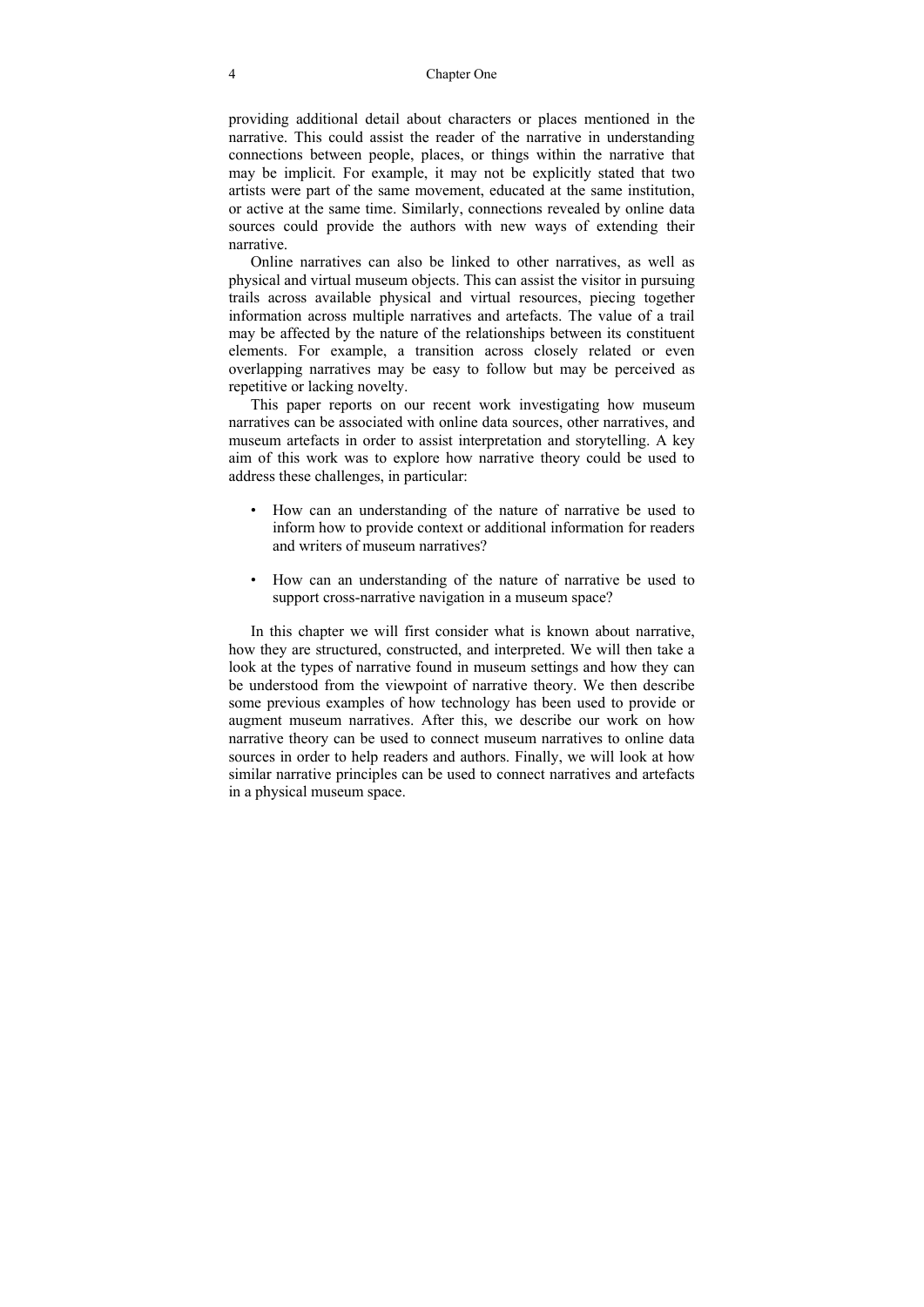#### **What do we know about narrative?**

Structuralist theories make a distinction between narrative and story (Chatman 1980). A narrative can be understood as the telling of a story. A narrative comprises both the story (what is told) and the discourse (the means by which it is told). According to the structuralist tradition (Chatman 1980), events are seen as key constituents of the story or fabula, as well as existents such as the setting and characters of the story. Bruni and Baceviciute (2014), drawing on the work of Ryan (2006), describe events as the raw material from which stories are constructed, though they do argue that the story itself is not necessarily made up of events. Whether events comprise the story or somehow constitute the materials from which the story is made, events are nonetheless understood to play an important role in story construction.

The process of authoring can be seen as assembling a story and using this to construct a narrative to communicate to the reader. A number of theories have been proposed to understand the process of narrative construction. One of particular relevance to work in a museum context is the theory of narrative inquiry (Polkinghorne 1988), given its focus on interpreting the past and communicating those interpretations in narrative form. The narrative inquiry process comprises four main stages. First, relevant events are identified from the historical period of interest and organised into chronological order. This is termed a chronicle. Second, the chronicle is divided into separate strands of interest. These strands could be concerned with particular themes, characters, or types of event. Third, plot relations are imposed between the events. These express inferred causal relations between the events of the chronicle. Finally, a narrative is produced communicating a viewpoint on that period of history. Narrative inquiry is therefore not just a factual telling of events, but also makes commitments in terms of how the events are organised and related to each other.

Many accounts also exist of how readers interpret narratives. Gervás and León (2014) describe some of the types of inference that can be made when reading a story. These include inferring: causal relations between events, themes, the goals of the characters, and the author's intent. Therefore, the reading process can be thought of as the reader constructing his or her own story from the narrative.

This suggests that the author and reader may have different stories associated with the same narrative. The author may imply some causal relation between the events of the story. However, the reader may infer an alternative causal network due to their viewpoint and the inferential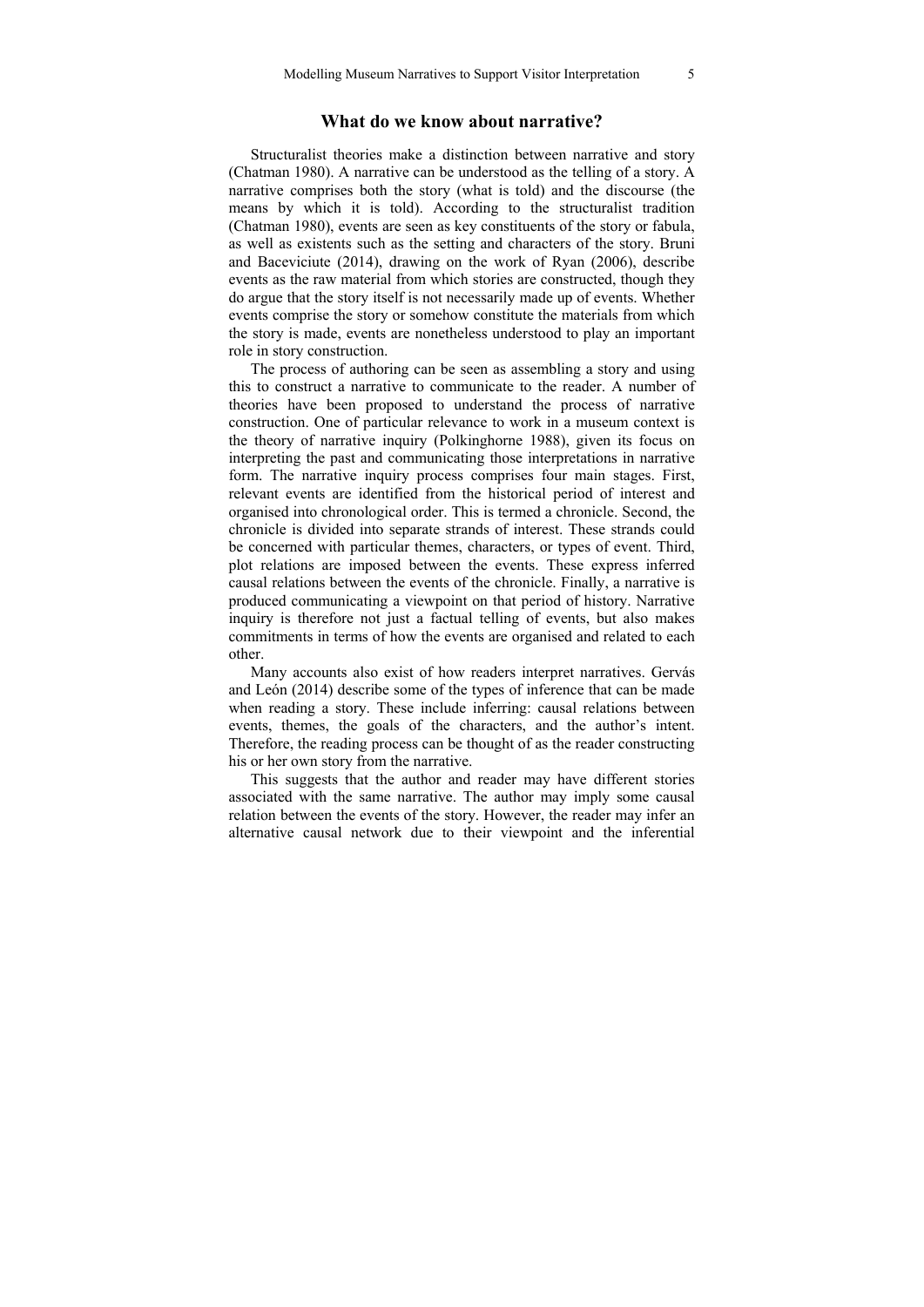processes they apply to the narrative. Despite the potential differences between the stories developed by the author and the reader, certain constructs can be seen as important to both activities. In particular, the construction of events, their interrelationship in a causal network and organisation into themes can be seen as important to both the construction and interpretation of narrative.

Unsurprisingly, many computational or formal models of narrative represent the underlying story in terms of its events and interrelationships between those events. Within the heritage domain, Mele and Sorgente (2012) describe an approach to formally representing the events of a story. A type of complex event, termed a causal event, is used to represent causal relations between an event constituting the cause, and another event constituting the effect. The events acting as a cause or effect may be either physical or mental. Similarly, Mulholland, Wolff, and Collins (2012) describe an ontological approach for describing museum stories, in which plot relations (such as cause and effect) can be expressed between events.

#### **The nature of museum narratives**

Museums can provide their visitors with narratives for a number of different purposes. Glover Frykman (2009) performed an analysis of a range of museum educational texts and identified a number of distinct aims, including: describing something; offering an interpretation of what happened or what might happen; constructing reality; stimulating imagination; making learning more entertaining; or facilitating interaction or communication. Van Vliet and Hekman (2012), in their investigation of social tagging and storytelling in museums, found that viewing, listening to, or reading stories led to a more positive attitude toward the museum visit. Museum narratives can therefore be seen to enhance the museum experience in a number of ways.

The types of narrative found in a museum vary considerably in scale. Rowe, Wertsch, and Kosyaeva (2002) distinguish between big and little narratives. The big narratives are the overall, official accounts of, for example, a period in history, communicated by the museum. The small narratives are the first person accounts from that time in history or personal responses offered by visitors to the museum. Within a museum context these big narratives can be on the scale of the exhibition, and the exhibition itself can be thought of as a form of narrative.

A distinction can often be made between the narrative structure of a museum's permanent collection and thematic exhibitions. Exhibitions of the museum's permanent collection generally organise artefacts according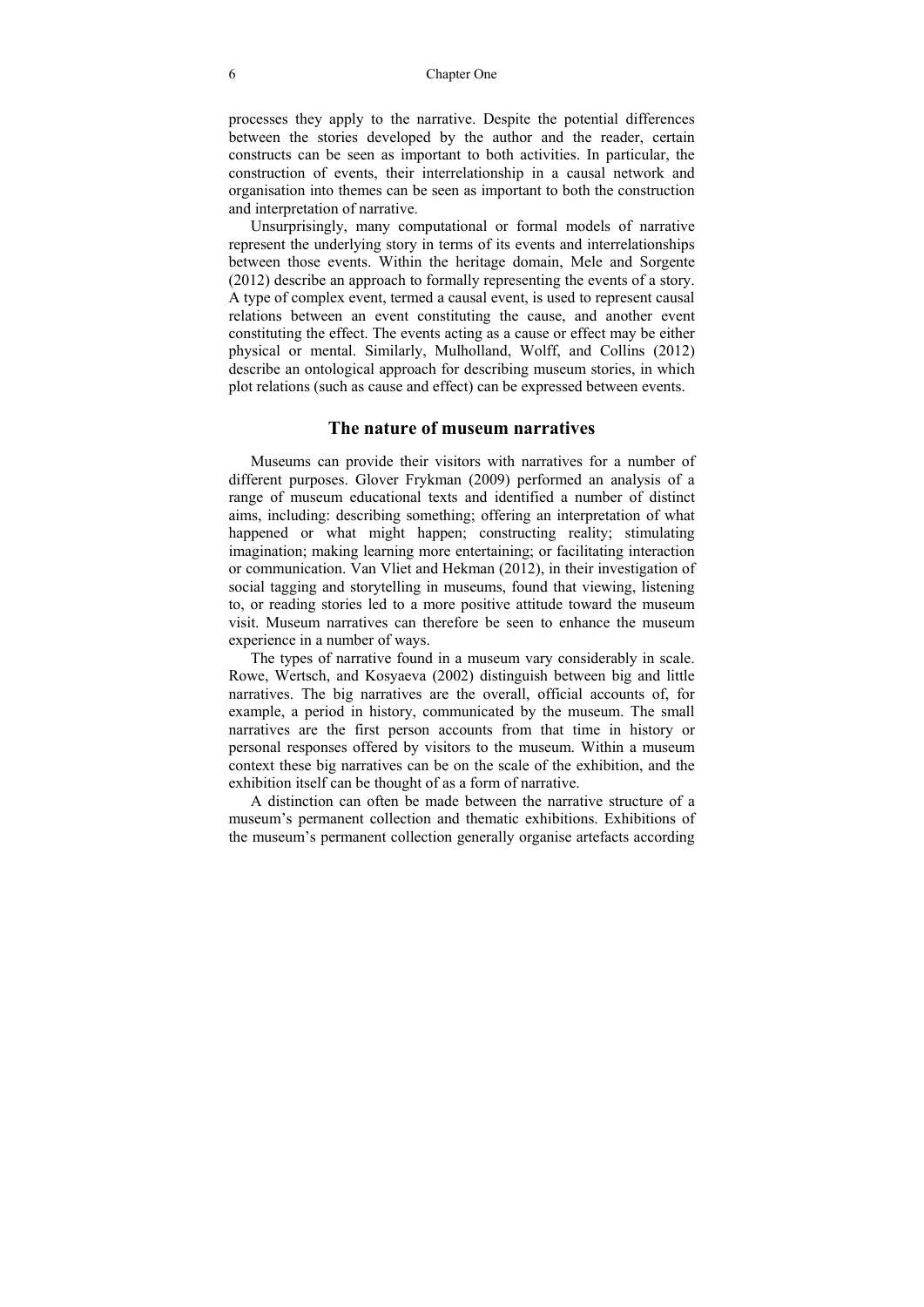to features such as artist, artistic movement, and chronology. For example, a museum may situate a series of impressionist artworks within the same gallery space, organised by chronology. A permanent exhibition may even only use chronology as the organising principle. The permanent exhibition *A Walk Through British Art* at Tate Britain (Curtis and Stephens 2013) organised work form British art chronologically. This can bring works that may have been assumed to be from different time periods due to their differences in style into close proximity.

Thematic exhibitions, unlike the permanent collection, are usually on display at the museum for a limited period of time. The artefacts in the exhibition are generally organised by themes defined by the exhibition curator. This could bring together artworks that, for example, depict similar scenes or evoke similar subjects, despite differing in artist school or chronology. Thematic exhibitions may also reveal other types of relationships. For example the exhibition Turner, Whistler, Monet (Lochnan 2004) at the Tate Gallery suggested influences between the three artists featured in the exhibition.

When experiencing a museum exhibition, the visitor draws relationships between the exhibits, reconstructing for themselves the exhibition story (Peponis 2003), whether those relationships are, for example, thematic or chronological. The physical structure of the museum can affect how visitors perceive the exhibition narrative. Tzortzi (2011) argues that the physical structure of the museum can serve to either present (i.e. give access to the exhibition in a way that is independent from its underlying logic) or re-present (i.e. have a physical structure that reinforces the conceptual structure of the exhibition).

As well as reconstructing the exhibition narrative for themselves, visitors also tell their own "small" narratives (Rowe, Wertsch, and Kosyaeva 2002) that link elements of the exhibition to their own experience. Museums also produce small narratives to help visitors make a more personal connection to the subject matter. For example, an exhibition related to a historical period may describe a day in the life of a possibly fictional character in order to help the audience make a personal connection. In using such techniques, museums aim not only to convey narratives but also to encourage visitors to produce their own narrative. Wyman, Smith, Meyers, and Godfrey (2011) see this as part of a shift away from a voice of authority towards a multi-faceted experience, inviting conversation and interaction with visitors. Similarly, Kelly (2010) argues that museums should tell stories not to impart meaning but to encourage visitors to make their own meaning.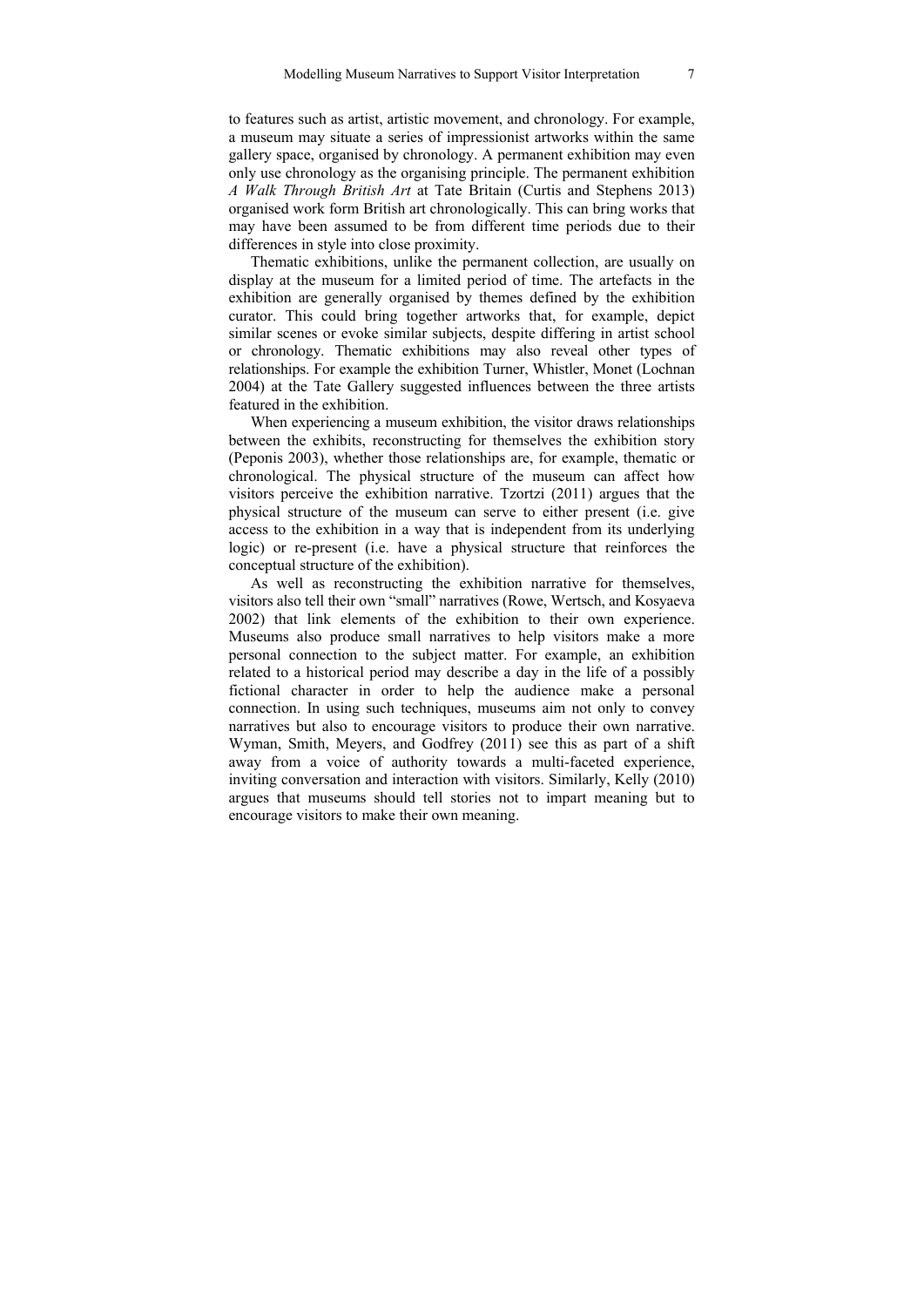#### **Museum narrative applications**

Museums increasingly make use of technology to interact and communicate with the public both inside and outside the physical museum space. Here we consider some representative examples of how technology has been used to produce, augment, or facilitate museum narratives.

In terms of the "big" museum narrative, technology has been used to suggest tours or routes through museum spaces, and also to assist visitors in producing their own trails through museum spaces. Lim and Aylett (2007) describe an AI model for a virtual tour guide. Designed for use on PDAs within the museum, the system drew on a knowledge base of story sections to construct stories connecting a number of artefacts within the exhibition. Walker (2006) investigated the use of mobile technology by visitors to create, edit, and share their own trails through a museum space. Visitors could capture images of artefacts and add voice recordings and texts to create their own coherent narrative of the museum experience.

In terms of the "small" museum narrative, technology has been used to provide first-person narratives or to encourage visitor contributions. Ciolfi and McLoughlin (2012) describe the use of QR codes in a living history museum to associate personal reminiscences with artefacts on display. These reminiscences helped visitors to understand the context, for example how a particular object was used or what happened in a particular type of building. Callaway et al (2011) describe a mobile system for delivering narratives related to an artefact to each member of a group visiting an exhibition together. The narratives given to each person provided a different, incomplete account from a particular perspective. Building a complete account required conversation among the visitors. Therefore, in this example, technology is not only used to convey narrative but also encourage the visitor's active involvement.

Systems have also been developed that allow visitors to use the constituent elements of narratives, such as events, to chart their own path through historical information. These generally take the form of webbased applications such as Timeline Gazetteer (Hyvönen, Lindquist, Törnroos, and Mäkelä 2012), Reasonator (https://tools.wmflabs.org/ reasonator), and Histropedia (http://www.histropedia.com). These tools can aggregate data from different sources and represent them as a series of events that can then be navigated and viewed in different forms such as on a timeline. From a narrative inquiry perspective (Polkinghorne 1988), these tools can be thought of as giving access to the raw materials from which stories and narratives can be constructed.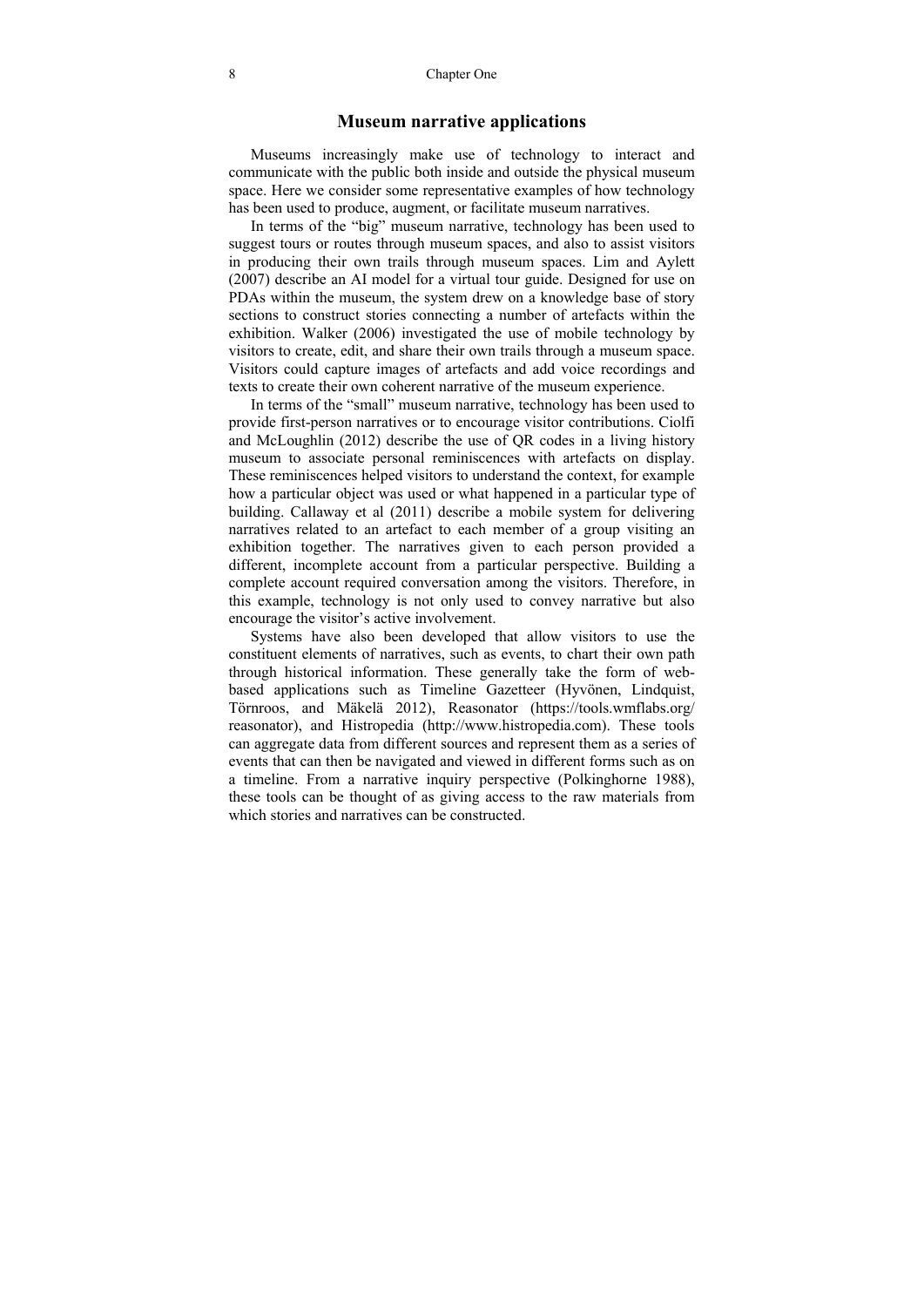We will now describe two of our experiments in using narrative concepts to support the construction and use of museum narratives. First, we will look at how narrative principles can be used to tie museum narratives to other online data sources in a way that has a better cognitive fit to the activities of the reader or author. Second, we will look at how similar narrative ideas can be used to link narratives together for use by visitors in a mobile museum setting.

#### **Modelling museum narratives to support their interpretation**

In order to devise ways in which online data could be used to support the reading and authoring of stories, we first had to develop an environment for the reading, publishing, and management of museum stories. Storyscope (Mulholland, Wolff, and Kilfeather 2015) was developed using the Drupal open source content management platform. Storyscope organises stories into a set of dossiers. This is a metaphorical reference to the type of cardboard dossier a curator may use to assemble material for an exhibition. Each dossier is made up of a number of museum narratives (termed stories within the Storyscope interface). Each narrative comprises a title, text, image gallery, and set of tags (figure 1-1). The tags are associated with the narrative using a variant of the Freebase suggest widget. Each tag comprises both a text label and a Freebase topic. Additional tags are suggested for the narrative from its text using the Alchemy API (http://www.alchemyapi.com).



Figure 1-1: A narrative with image gallery, tags and additional suggested tags from the text*.*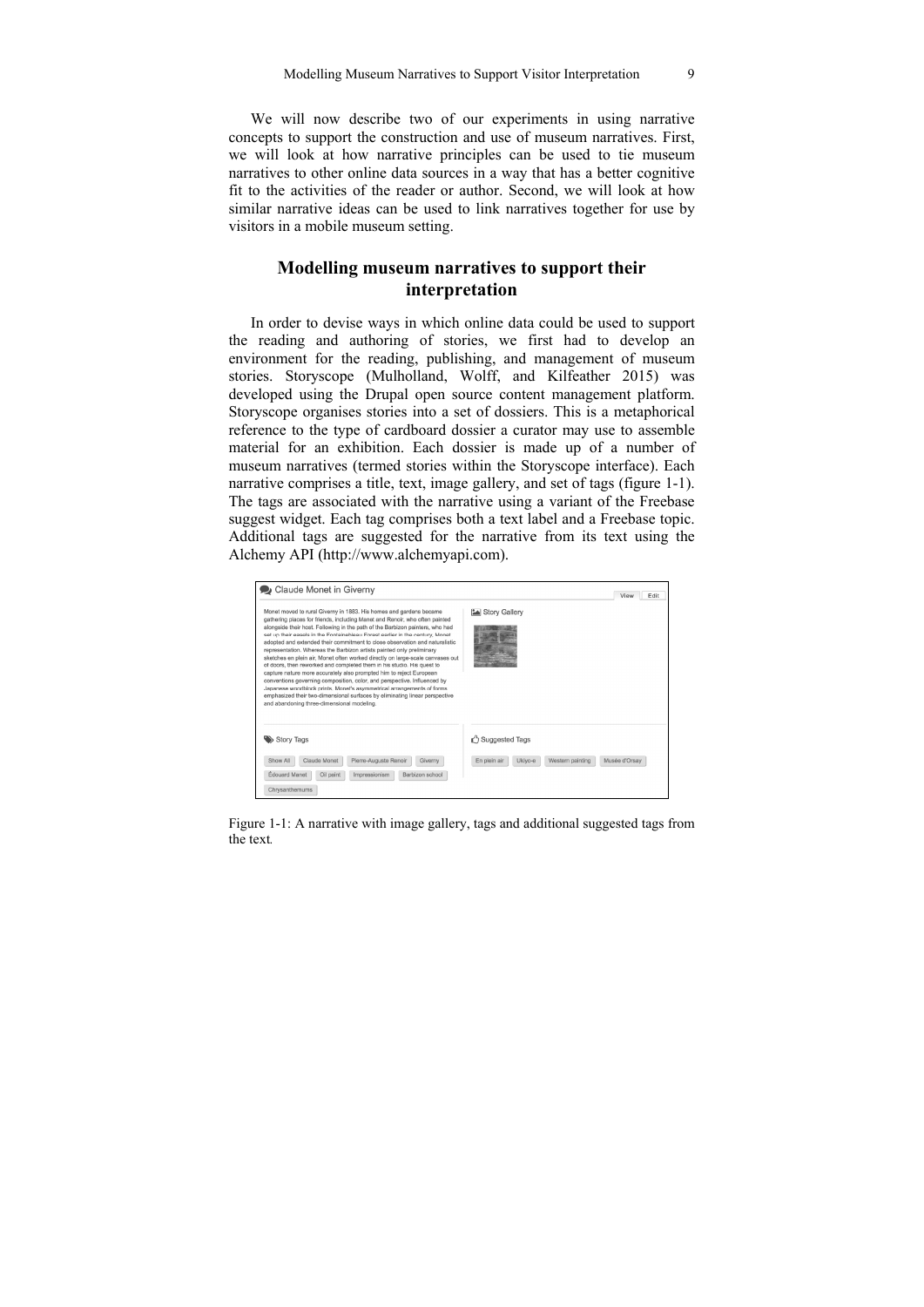Online data associated with each tag is imported into the Storyscope installation. The current Storyscope installation uses Freebase as a source of online data. All imported data is mapped to a simple standardised internal structure of facts and events. All facts are represented as subjectproperty-object triples. If the tag represents a person (such as an artist) facts are used to represent, for example, their place and date of birth. Events use a simple who, what, where, when style structure, consistent with existing event ontologies such as LODE (Shaw, Troncy, and Hardman 2009). The type property is used to indicate the type of activity undertaken in the event such as "object created" or "place lived". If the tag represents an artist, then events are used to represent, for example, artworks they have created, exhibitions of their work, where they have lived, and their education history. There is no clear rule that determines what should be represented as a fact or event. The birth and death of an artist could equally be represented as events. However, museum professionals participating in the design of Storyscope expressed a clear preference for dates of birth and death to be used as identifiers of the person - and therefore represented as facts rather than as events.

When a Storyscope user selects one of the tags associated with a museum story, a panel is generated below the narrative, providing additional information associated with the tag (figure 1-2). The panel of information contains facts such as associated artistic movement and place and date of birth. At the bottom of the panel, the events associated with the tag are organised as a table. The columns correspond to the who, what, where style properties of the event schema. The table can be sorted (e.g. to view events by date) and filtered (e.g. to show only events associated with a particular person). All events, or events of a specific type (e.g. "object created") can be visualised on a timeline (figure 1-3).

The concept space of facts and events can be generated for any of the tags of the narrative. Additionally, events associated with all tags can be combined into a single view (by selecting the "Show all" button directly below the "Story tags" heading shown in figure 1-1). This combined set of events can also be sorted, visualised, and represented on a timeline.

The purpose of producing the concept space of facts and events for each tag and the combined space of events for all tags of the narrative is to allow authors and readers to move beyond the text of the narrative by finding out more about the people, places, and other types of entity tagged in the narrative. A narrative may mention a person in passing, with which the reader is unfamiliar. The associated concept space allows the reader to find out more about the person, without leaving the context of the narrative. Similarly, an author may mention a location and want to find out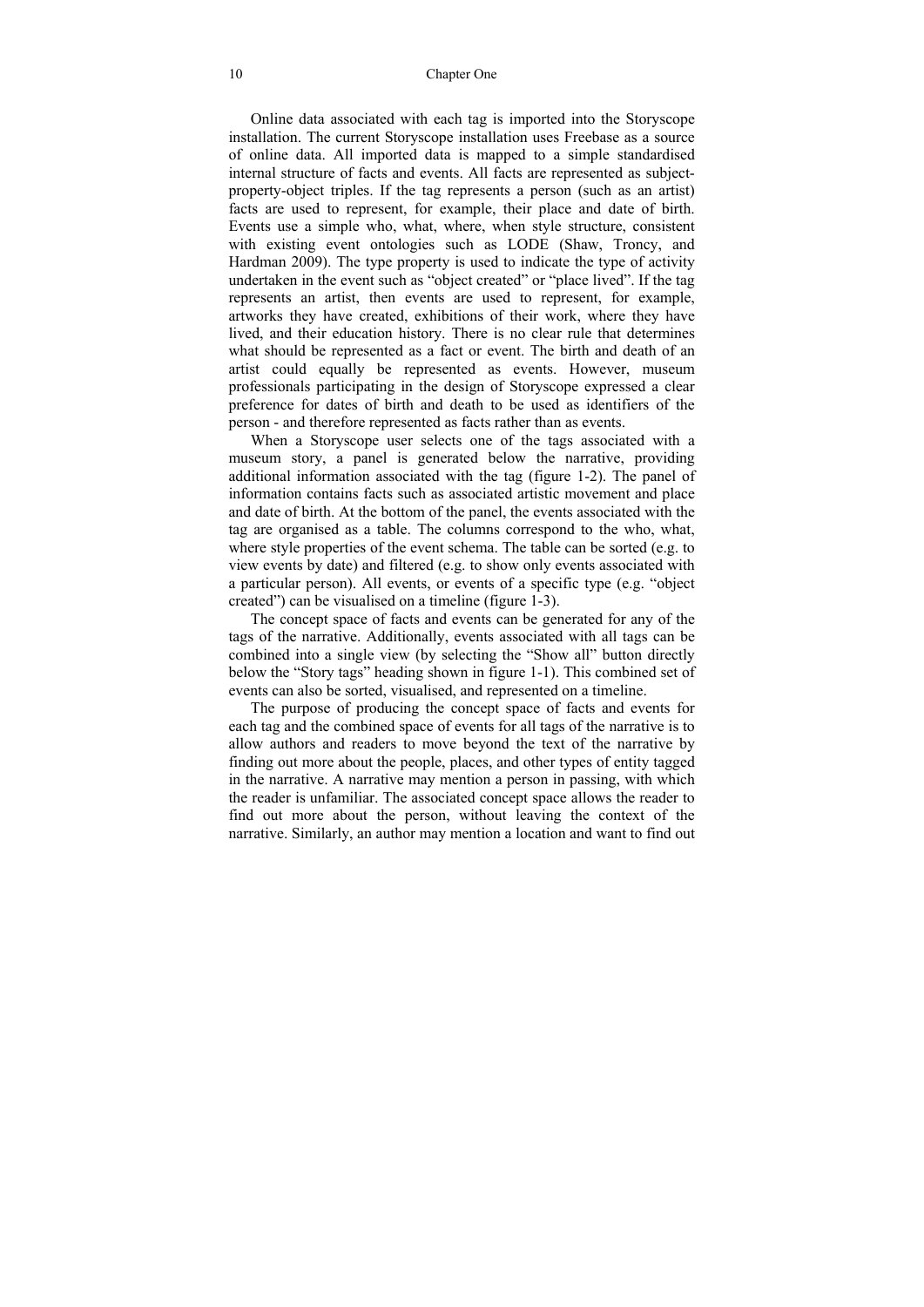if there is anything else about the location that could be incorporated into the narrative.

The concept space generated for any single tag or collection of tags associated with a narrative can be potentially large. For example, a concept space for an artist could comprise over 100 events. This could make it difficult for the reader or author to identify elements from the concept space most relevant to the narrative and their activity of interpreting or extending the story.

| About : Claude Monet (Visual Artist) Q                                                                                                                                                                                                                                                                                                                                                                                                                                                                                                                                                                                                                                                                                                                                                                                                                                                                                                                                                                                                                                                                                                                                            |  |  |  |  |  |  |
|-----------------------------------------------------------------------------------------------------------------------------------------------------------------------------------------------------------------------------------------------------------------------------------------------------------------------------------------------------------------------------------------------------------------------------------------------------------------------------------------------------------------------------------------------------------------------------------------------------------------------------------------------------------------------------------------------------------------------------------------------------------------------------------------------------------------------------------------------------------------------------------------------------------------------------------------------------------------------------------------------------------------------------------------------------------------------------------------------------------------------------------------------------------------------------------|--|--|--|--|--|--|
| Oscar-Claude Monet was a founder of French Impressionist painting, and the most consistent and prolific<br>practitioner of the movement's philosophy of expressing one's perceptions before nature, especially as applied to<br>plein-air landscape painting. The term "Impressionism" is derived from the title of his painting Impression, soleil<br>levant, which was exhibited in 1874 in the first of the independent exhibitions mounted by Monet and his associates<br>as an alternative to the Salon de Paris. Monet's ambition of documenting the French countryside led him to adopt a<br>method of painting the same scene many times in order to capture the changing of light and the passing of the<br>seasons. From 1883 Monet lived in Giverny, where he purchased a house and property, and began a vast<br>landscaping project which included lily ponds that would become the subjects of his best-known works. In 1899 he<br>began painting the water lilies, first in vertical views with a Japanese bridge as a central feature, and later in the<br>series of large-scale paintings that was to occupy him continuously for the next 20 years of his life. |  |  |  |  |  |  |
| Modern art<br>Associated period or movement<br>Impressionism                                                                                                                                                                                                                                                                                                                                                                                                                                                                                                                                                                                                                                                                                                                                                                                                                                                                                                                                                                                                                                                                                                                      |  |  |  |  |  |  |
| 1840-11-14<br>Date of birth                                                                                                                                                                                                                                                                                                                                                                                                                                                                                                                                                                                                                                                                                                                                                                                                                                                                                                                                                                                                                                                                                                                                                       |  |  |  |  |  |  |
| 1926-12-05<br>Date of death                                                                                                                                                                                                                                                                                                                                                                                                                                                                                                                                                                                                                                                                                                                                                                                                                                                                                                                                                                                                                                                                                                                                                       |  |  |  |  |  |  |
| Place of birth<br>Paris                                                                                                                                                                                                                                                                                                                                                                                                                                                                                                                                                                                                                                                                                                                                                                                                                                                                                                                                                                                                                                                                                                                                                           |  |  |  |  |  |  |
| Place of death<br>Giverny                                                                                                                                                                                                                                                                                                                                                                                                                                                                                                                                                                                                                                                                                                                                                                                                                                                                                                                                                                                                                                                                                                                                                         |  |  |  |  |  |  |
| <sup>o</sup> Themes<br>Claude Monet<br>Impressionism<br>Landscape painting<br>Haystacks<br><b>Water Lilies</b><br>Marine art<br>Gare Saint-Lazare<br>Camille Doncieux<br>Poplar Series<br>Rail transport<br><b>6</b> Settings<br>Giverny, 1890 to 1891<br>Venice, 1908<br>Gare Saint-Lazare, 1877<br>Giverny, 1900 to 1901<br>Giverny, 1891<br>Giverny, 1908<br>Giverny, 1904<br>Palace of Westminster, 1904<br>Giverny, 1903 to 1904<br>Palace of Westminster, 1900 to 1901<br><b>O</b> Timelimes                                                                                                                                                                                                                                                                                                                                                                                                                                                                                                                                                                                                                                                                                |  |  |  |  |  |  |
|                                                                                                                                                                                                                                                                                                                                                                                                                                                                                                                                                                                                                                                                                                                                                                                                                                                                                                                                                                                                                                                                                                                                                                                   |  |  |  |  |  |  |
| Object creation<br>Place lived<br>Exhibition creation<br>Book authoring<br>Object ownership<br>All                                                                                                                                                                                                                                                                                                                                                                                                                                                                                                                                                                                                                                                                                                                                                                                                                                                                                                                                                                                                                                                                                |  |  |  |  |  |  |
| Event Space:                                                                                                                                                                                                                                                                                                                                                                                                                                                                                                                                                                                                                                                                                                                                                                                                                                                                                                                                                                                                                                                                                                                                                                      |  |  |  |  |  |  |
| <b>Start</b><br>End<br>Title ≑<br>Activity ≑<br>Agent ≑<br>Location +<br>Tags $\Leftrightarrow$<br>Time $\triangleq$<br>Time $\hat{=}$                                                                                                                                                                                                                                                                                                                                                                                                                                                                                                                                                                                                                                                                                                                                                                                                                                                                                                                                                                                                                                            |  |  |  |  |  |  |
| Tuileries<br>object<br>1876<br>The Tuileries (study)<br>Claude Monet<br>The Tuileries (study), Tuileries Garden<br>creation<br>Garden                                                                                                                                                                                                                                                                                                                                                                                                                                                                                                                                                                                                                                                                                                                                                                                                                                                                                                                                                                                                                                             |  |  |  |  |  |  |
| object<br>Garden at Sainte-Adresse, Sainte-Adresse,<br>Garden at Sainte-Adresse<br>Claude Monet<br>1867<br>1867<br>Sainte-Adresse<br>creation<br>Impressionism                                                                                                                                                                                                                                                                                                                                                                                                                                                                                                                                                                                                                                                                                                                                                                                                                                                                                                                                                                                                                    |  |  |  |  |  |  |
| Claude Monet lived in Paris<br>Paris<br>place lived<br>Claude Monet                                                                                                                                                                                                                                                                                                                                                                                                                                                                                                                                                                                                                                                                                                                                                                                                                                                                                                                                                                                                                                                                                                               |  |  |  |  |  |  |

Figure 1-2: Facts and events related to Claude Monet presented in Storyscope.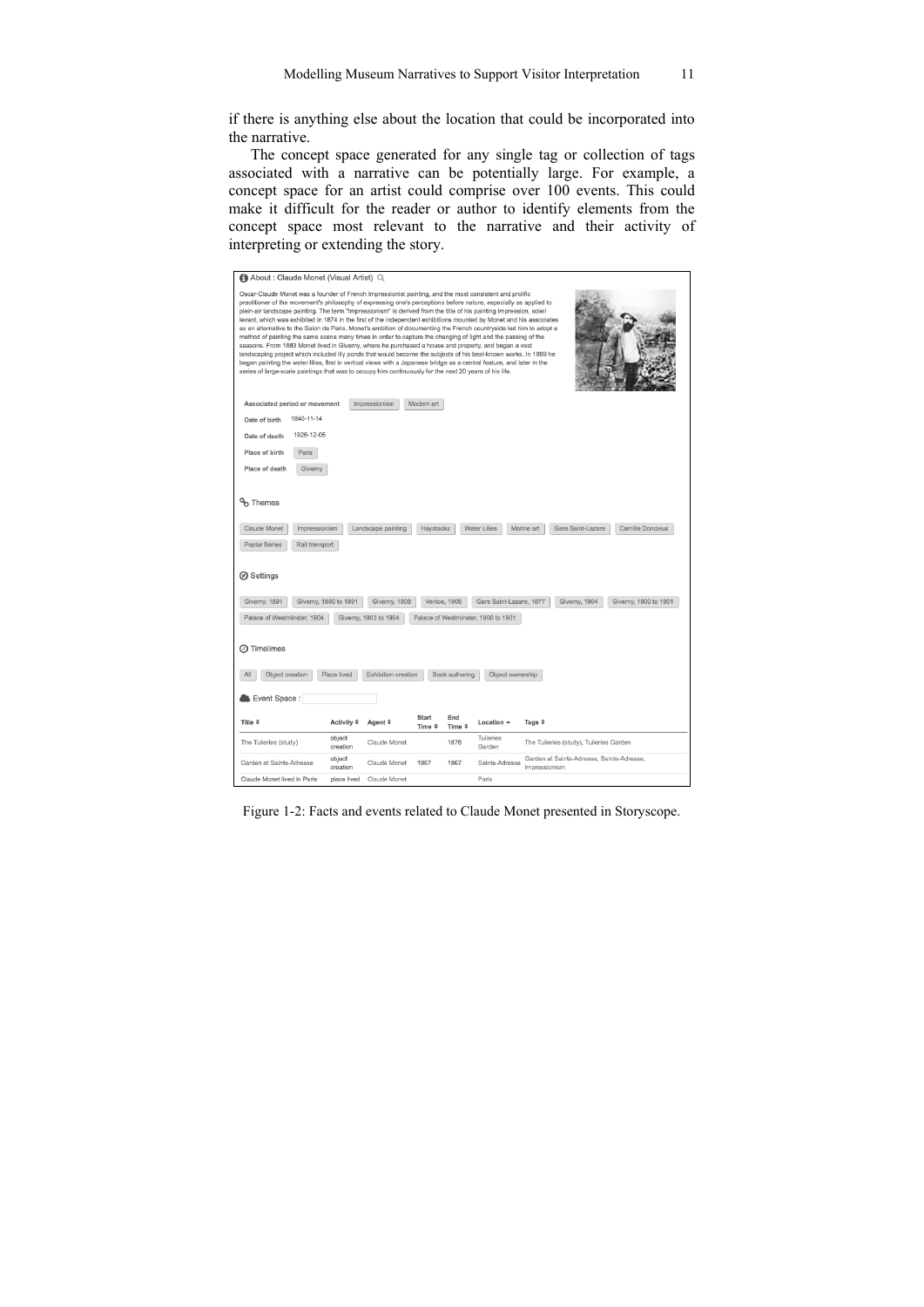| Wheatstack (Snow<br>Effect, Overcast day)<br>Grainstacks, White Frost<br>Effect<br>$\leftarrow$<br>⊕<br>Θ | 1890<br>Wheatstacks<br>(End of Summer) | Lot Ave<br>Wheatstack (Snow Effect, Overcast day) | 1890 - 1891 object creation<br>Wheatstack (Snow Effect, Overcast<br>day)<br>Agent: Claude Monet<br>Location: Giverny<br>Tag: Wheatstack (Snow Effect,<br>Overcast day), Landscape painting,<br>Haystacks, Impressionism | 1891<br>Haystacks at the<br>End of Summer,<br>Morning Effect |
|-----------------------------------------------------------------------------------------------------------|----------------------------------------|---------------------------------------------------|-------------------------------------------------------------------------------------------------------------------------------------------------------------------------------------------------------------------------|--------------------------------------------------------------|
| <b>HIIIIIIIIIIII</b>                                                                                      |                                        |                                                   |                                                                                                                                                                                                                         | Hayst<br>Snow                                                |

Figure 1-3: Timeline of events.

To address this problem, the narrative concepts of theme and setting were adopted to provide an entry point into the larger concept space associated with all or one of the tags. A theme might be what binds together a series of events grouped in the same storyline during a process of narrative inquiry. The binding element could be, for example, the same person featuring in each of those events. Theme is also related to the moral point of the story. This could be a more abstract concept, such as good winning through in the end, which serves to bind together all events of the story. Similarly, theme can be defined as the central concepts that bring coherence to the narrative (Wolff, Mulholland, and Collins 2013, Thomashevsky 1965). All of these definitions suggest that themes relate to the concepts or ideas that bind together the other elements of the story.

Many of the inferences made by readers of a narrative, such as causal relations, rely on an understanding of the settings of the story. A setting is a time and location at which events of the story occurred (Wolff, Mulholland, and Collins 2013). Understanding the settings of the story allows the reader to identify potential causal relations in the story by understanding the temporal relations between events and inferring, for example, whether two characters could have met at a particular time and place.

Within Storyscope, themes are identified from the concept space of one or more tags associated with a narrative. Themes are identified from the agent and tag properties of events (pictured as columns in the event table in figure 1-2) and any fact properties (such as associated art movement)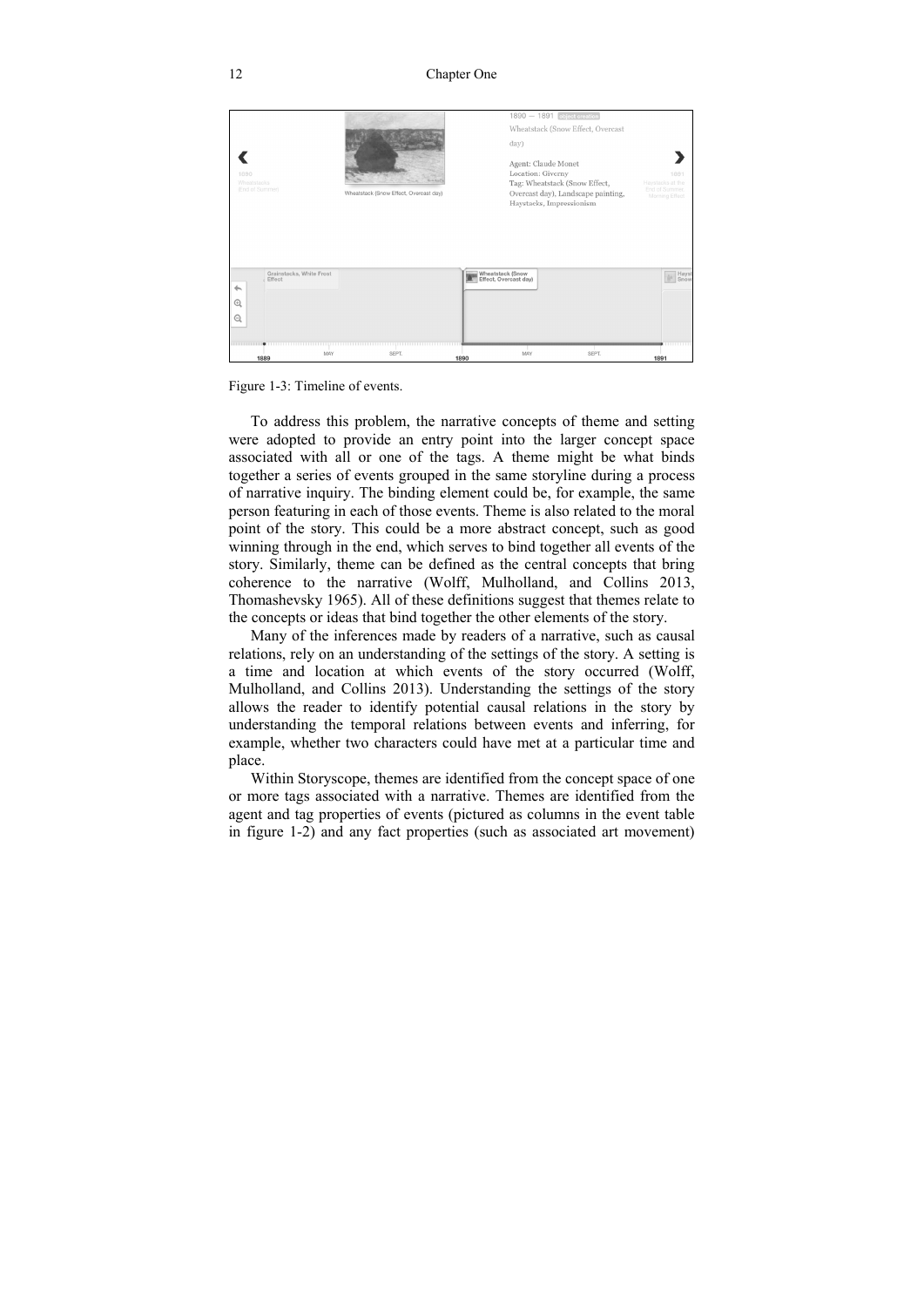that are specified as relevant to the theme in the Storyscope configuration panel. Candidate themes are primarily ranked in terms of the number of tags with which they are associated, and secondarily in terms of their frequency within the concept space. For example, if a narrative was tagged with three people, and one of those people was associated with the other two via events (for example as a teacher or collaborator), then this person who binds together the others would have a higher theme ranking. Themes may also be proposed that do not feature in the tag list. For example, a narrative could be tagged with three artists that were all associated with the same artistic movement. Even if the artistic movement were not mentioned in the narrative or included as a tag, it would have a high theme ranking as it binds together the tags of the narrative.

Settings are derived from the location and time properties of events. Similarly to themes, settings are primarily ranked in terms of the number of tags with which they are associated through events, and secondarily in terms of their frequency in the event space. For example, if a narrative was tagged with three people and all of those people featured in events that overlapped in space and time, then this shared setting would have a higher ranking than any setting with which only one of the three people was associated.

The themes and settings identified for the set of tags of a narrative provide an entry point into the wider concept space with which they are associated. The identified themes and settings prioritise what binds together the tags of the narrative. Selecting a theme or setting within the Storyscope interface shows the space of events associated with that theme or setting. This enables the Storyscope user to purse thematic questions such as "what else did Claude Monet do?" or setting-related questions such as "what else was happening in Giverny in 1916?"

Evaluations of the user interface and the efficacy of themes and settings returned for a narrative, suggest that the approach can successfully support the activities of narrative authors and readers. Overall, this work suggests that ideas derived from narrative theory such as theme and setting can be successfully used to inform the design of narrative-related tools.

#### **Modelling museum narratives to support their navigation**

In the previous section, we looked at how narrative principles can be used to support interpretation and narrative construction by linking a museum narrative and its tags to associated themes and settings, as well as a wider space of facts and events associated with the tags. We now consider how ideas from narrative theory can be used to link narratives to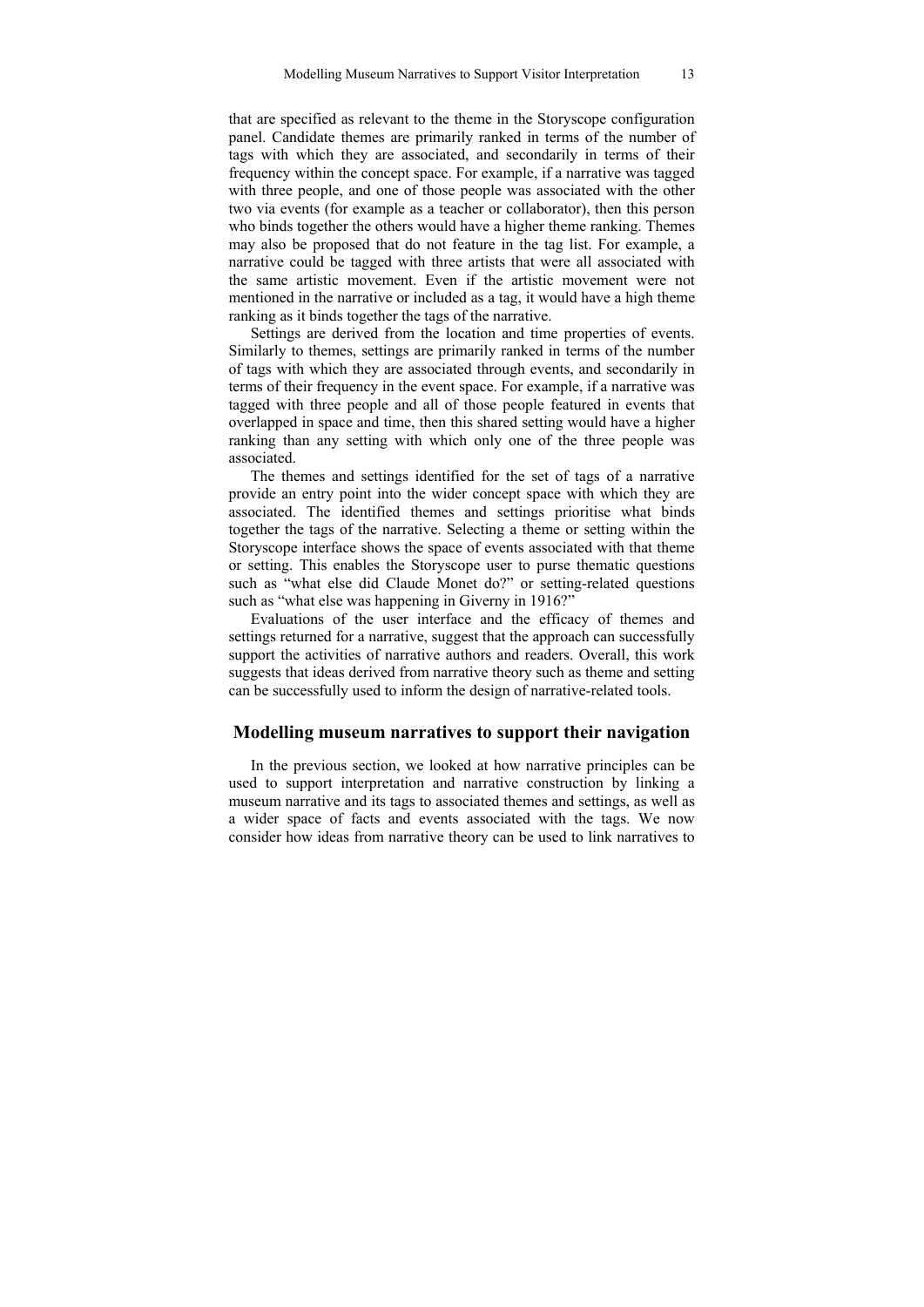exhibits and support navigation across narratives in the museum environment (Wolff, Mulholland, Maguire, and O'Donovan 2014).

As discussed earlier, narratives can have a positive effect on attitude toward the museum visit, and are regularly used in a museum environment for purposes including assisting interpretation and stimulating imagination. Our experiment involved the presentation of narratives on mobile devices to support the visitors of a sculpture garden within the grounds of a museum. We chose this environment as conventional forms of narrative communication through exhibit organisation, signage, and information panels can be more difficult to realise in an outdoor environment. First, from a practical point of view it can be harder to maintain narrative panels and signage in an outdoor environment. Second, permanent sculptures in an outdoor environment may have weaker narrative relationships, as they may have been accumulated over a period of time and are more difficult to rearrange than an indoor exhibition of smaller artefacts. The sculpture garden was therefore seen as a good candidate to investigate the mobile provision of narratives.

The sculpture garden contained 27 artworks. A series of narratives related to the sculptures in the garden were selected or authored and added to Storyscope. This included one initial story for each of the sculptures, giving information about the artwork and its creation. All of the narratives were described according to their constituent events using a simple event schema representing the agents, location, timing, and other entities involved in the event. Therefore, unlike the work described in the previous section, events were used to describe the stories themselves rather than additional knowledge associated with the narrative.

The event-based descriptions of the narratives were then used to recommend navigation trails using the 27 narratives directly related to the artworks as starting points. A particular question driving the experiment was what type of relationship would be most appropriate between the narratives comprising a trail. Two types of relationship were considered. First, narratives within a trail can be assessed in terms of their coherence. If the elements of the story (e.g. events) contain many of the same entities (e.g. agents, locations, objects) then they are closely bound and there is strong coherence across the narrative. Second, narratives within a trail can be assessed in terms of their coverage. If the elements or events of the narrative are few, repetitive, or only have minor variation, then the narrative can be considered to have low coverage. Narratives can often reveal a trade-off between coherence and coverage. A narrative containing many disparate elements, for example events with different settings,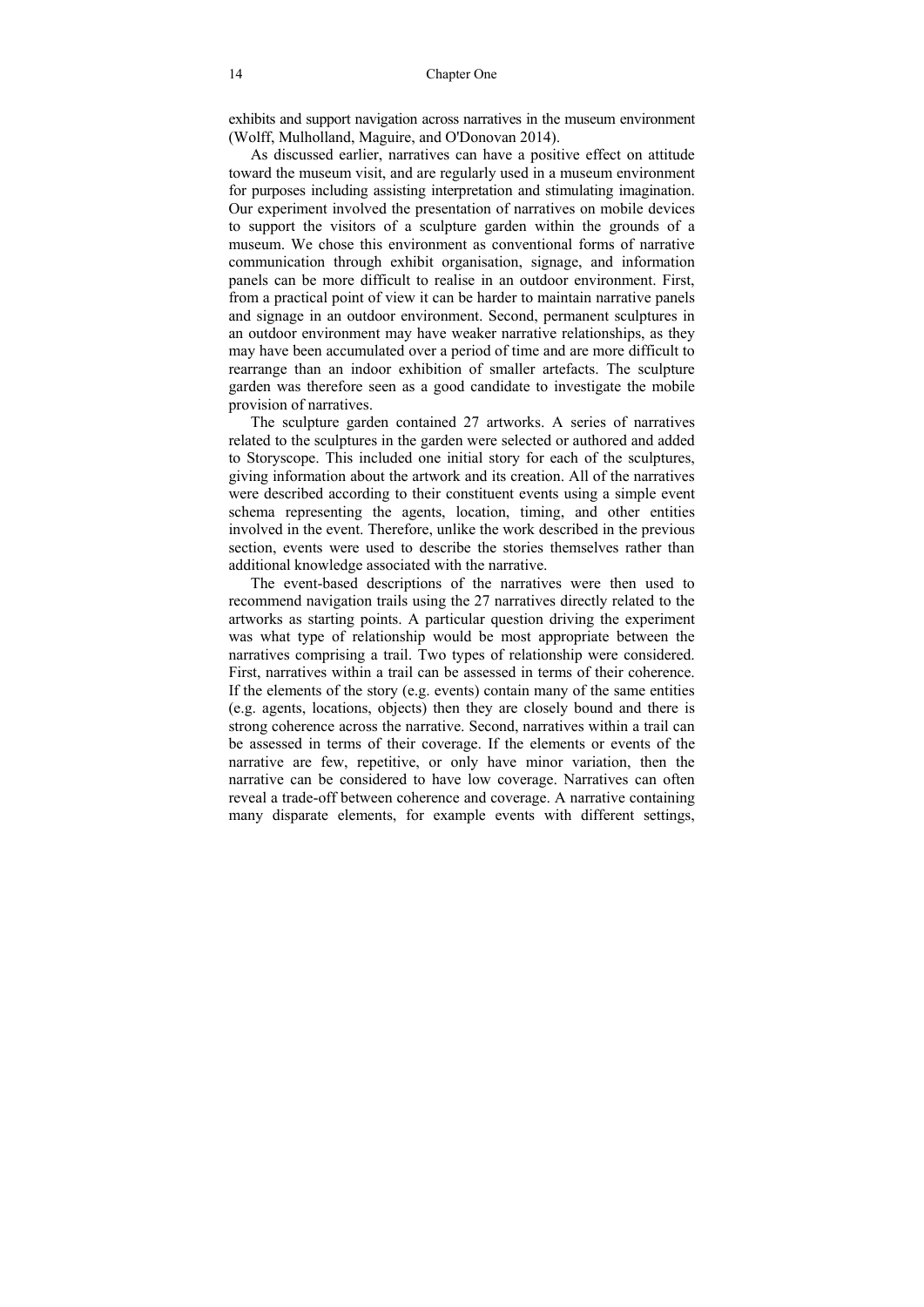characters and objects, can be expected to have low coherence and high coverage.

The coherence of any narrative trail was measured by first representing each event of the narratives as a vector. The coherence was then measured as the mean cosine distance between the event vectors. An alternative way of measuring coherence would be to only measure the distance between adjacent narratives in the trail. This could result in different coherence scores depending on the order of narratives within the trail. However, we decided to measure the overall coherence of the trail because, having followed the trail, the reader could be expected to make inferences and draw connections across all narratives of the trail, not only adjacent narratives. The coverage of the narrative trail was measured as the number of unique events in the trail. This could be lower than the total number of events in the trail, as an event such as the creation of a specific artwork may be mentioned multiple times across the trail.

A random hill climbing algorithm was used to produce trails from the available set of narratives. From a random starting point, the effect on coherence and coverage of adding each remaining narrative was calculated. The highest scoring narrative was selected to extend the trail and the process repeated. The process halted when any addition to the trail would lower the overall score. Random hill climbing was run with varying weightings for coherence and control. Museum professionals evaluated the resulting sets of trails. A strong preference was found for trails that weighted coherence in the overall score, that is, coherence was viewed to be much more important than coverage.

Using the random hill climbing method weighted toward coherence, 18 trails were produced. The longest trail comprised six narratives. Museum professionals selected 15 of these for use with the outdoor sculpture trail, six with minor modifications. Many of the trails included narratives associated with multiple sculptures within the garden. A QR code was situated near the base of a sculpture to indicate the availability of a narrative trail (see figure 1-4). Scanning the QR code would take the visitor to a landing page giving basic information and a link to the narrative trail (see figure 1-5). Use of the QR codes was analysed during a two-day period. In total 47 separate visitors scanned at least one QR code during this period. Of these, 29 scanned one code, 10 scanned between two and four codes, and eight scanned between six and 12 codes. An informal survey was carried out with a selection of users. The feedback was generally positive, expressing the view that the narrative trails added to the experience and provided an entertaining way to learn more about the artworks.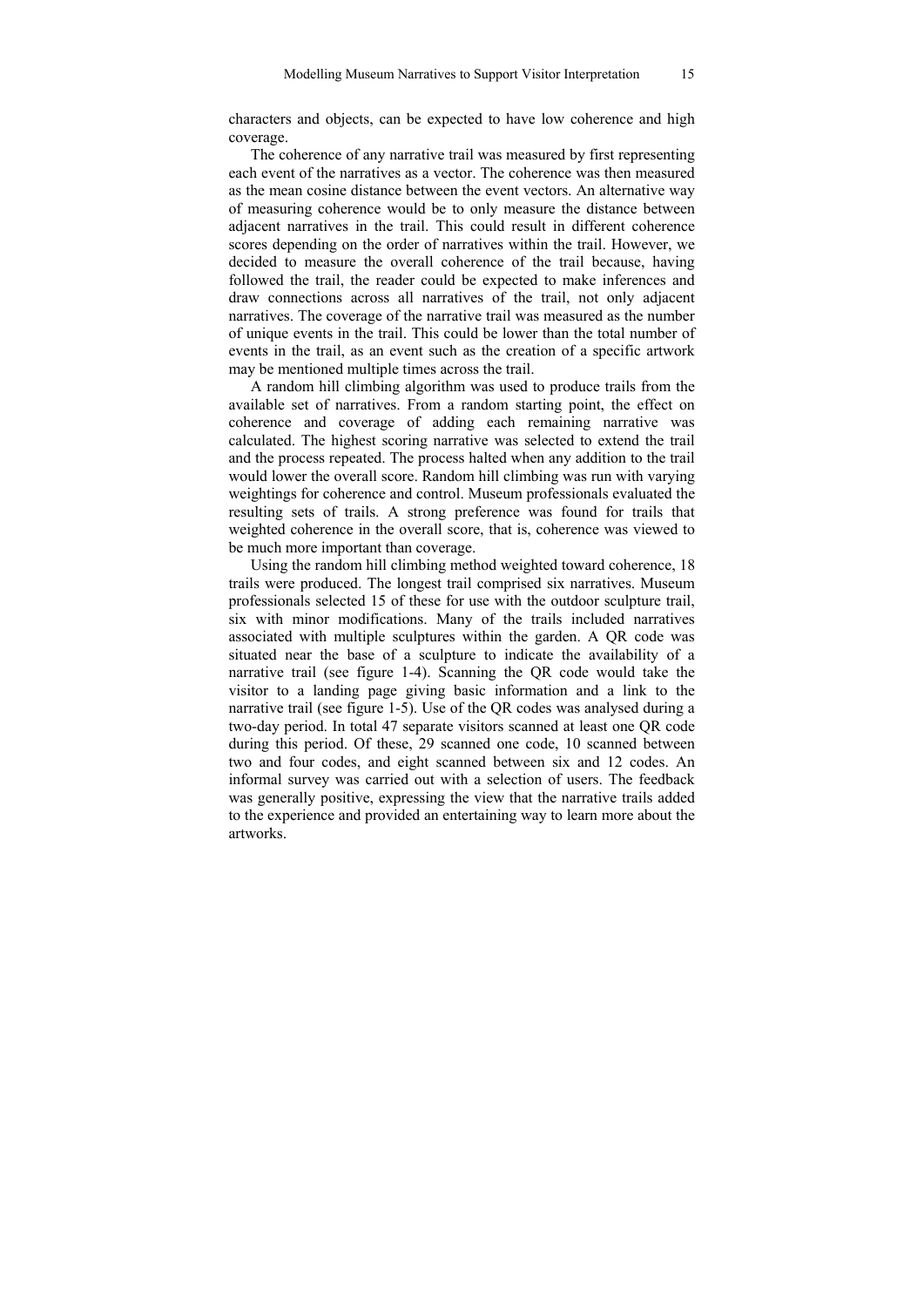

Figure 1-4: Museum visitor scanning a QR code.

#### Art Outdoors @ IMMA

#### The Dying Fusilier

The statue of Queen Victoria that once stood on Leinster Lawn was an elaborate affair. The Queen sat at the top with little Putti at her feet, and below this were three thematic sculptural groups. There was 'Fame' (glory achieved through order), 'Peace' (agriculture crowning with a symbol of plenty a worker wearing a leather apron such as a blacksmith's), and 'Erin and the Dying Soldier' (loyalty demonstrated by the sacrifice of Irish soldiers in the Boer War 1899-1902). The soldier is a Royal Dublin Fusilier.

#### Erin Comforts the Dying Soldier

'Fame' and 'Peace' can still be found at Leinster House, while the sculpture now widely know as 'The Dying Fusilier' can be found in the grounds of Dublin Castle.

Follow this STORY LINK to hear what happened to the statue of Prince Albert, that stood on the other side of Leinster Lawn from Queen Victoria.

Now look around! You should be able to see more artworks and QR codes from here.

If you have finished looking at the trail, please help us with our research by filling in this short SURVEY.



Figure 1-5: One of the landing pages reached from a QR code.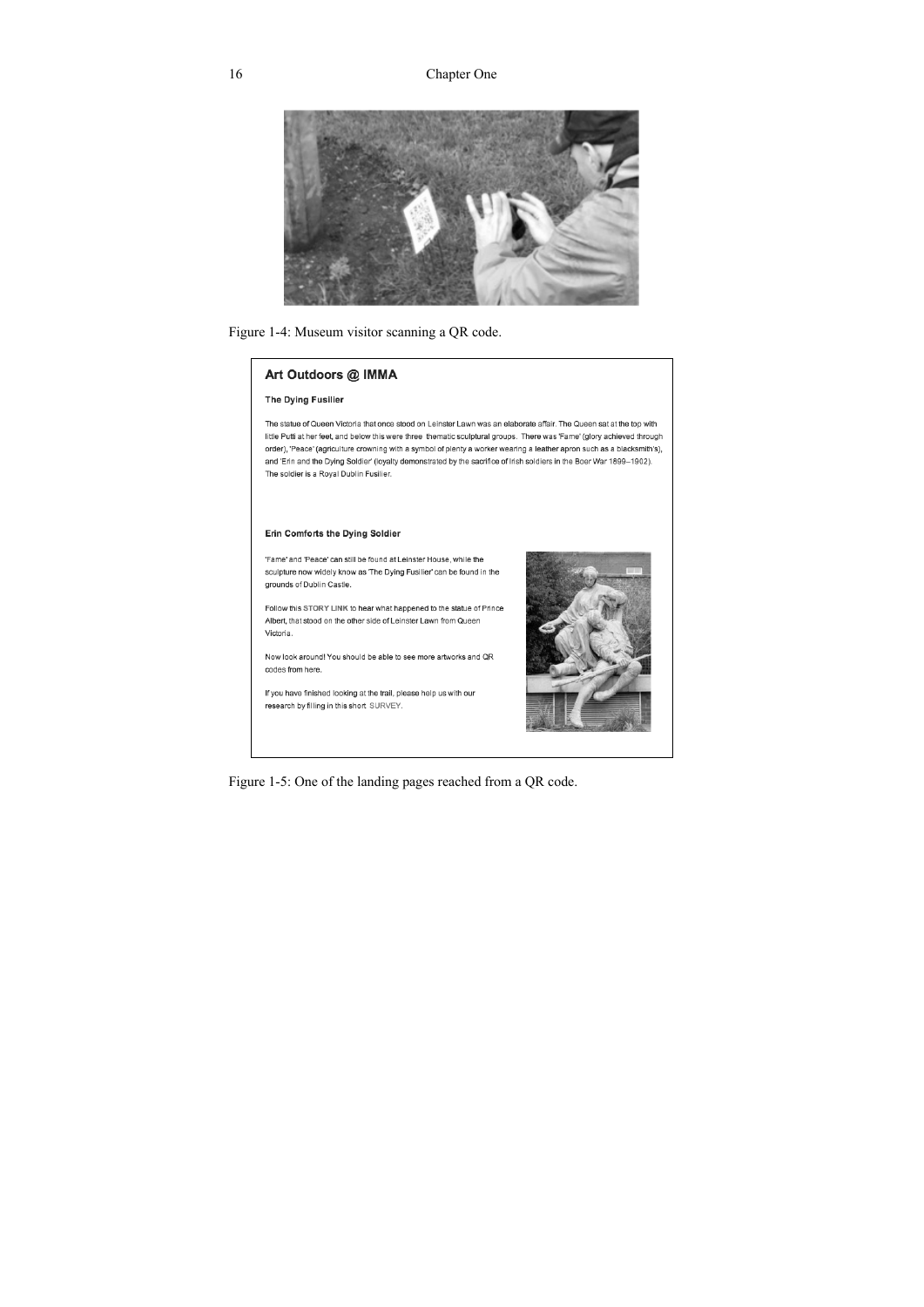Although the narrative trails were used and the feedback was generally positive, prompting visitors with narratives associated with other artworks in the garden did not seem to alter their route. Visitors tended to stick to the most direct physical route through the garden (see figure 1-6). Reading a narrative associated with another sculpture did not appear to encourage them to modify the journey in order to see the mentioned sculpture sooner.

This finding has certain parallels to the evaluation of Travel Teller (Mitchell and Chuah 2013). Travel Teller used themes to create a thematic narrative organisation of a tourist's photographs and suggest where they could visit next in order to develop the narrative in interesting ways. The evaluation found that tourists tended not to reach the recommended destinations, instead being diverted by other sites found along the way. This suggests that mobile narrative technology can play a role in enriching experience, without necessarily dictating the physical route.



Figure 1-6: An example journey through the sculpture garden.

#### **Conclusions and future challenges**

In this chapter we have considered the nature of narrative, and have highlighted the distinction between the story (what can be told) and the narrative (what is told and how it is told). Events can be seen to play an important role in the processes of narrative construction and comprehension. During story construction, events can be understood as constituent parts, or at least the raw material, from which the story is formed. The selection and organisation of events through, for example, a process of narrative inquiry, motivates the formation of the narrative. The process of reading a narrative involves constructing a new story through a process of interpretation.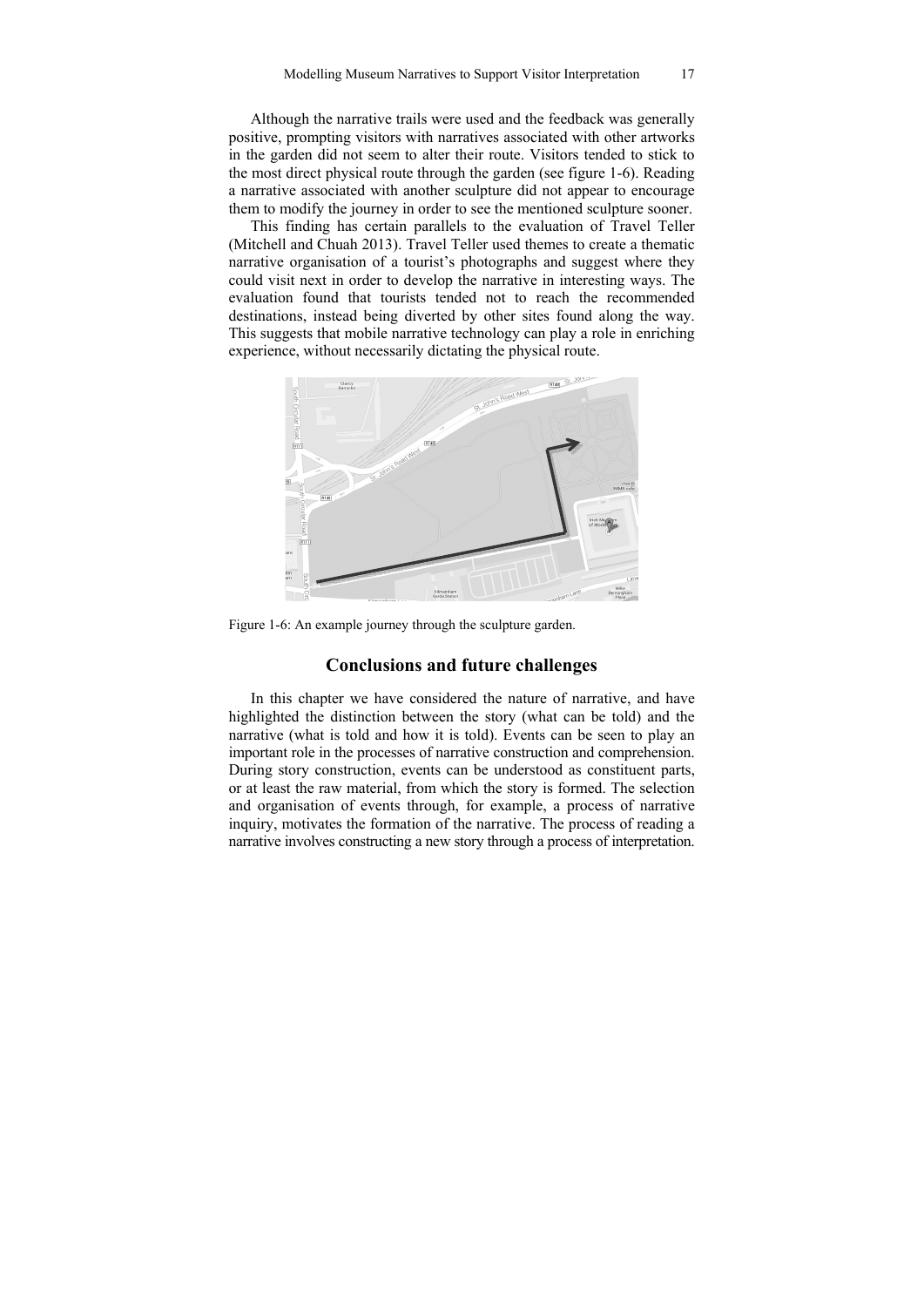This story may differ from the one originally told, though it has the same types of constituent element such as an account of events of the story and additional inferences such as settings, themes, and causal relationships.

Narratives are employed by museums for a number of purposes, including entertainment and interpretation. Narratives can also take a number of forms. The overall exhibition can itself be thought of as a narrative. The structure of the exhibition narrative may encourage the visitor to develop stories that emphasise temporal, thematic, or other relationships, such as artistic influence across the artefacts. The museum and its visitors also produce smaller narratives. These generally take the form of text or speech, and often serve to link aspects of the overall museum narrative to the individual concerns of real or fictional characters, or the visitors themselves.

We then provided two examples of how narrative theory can be used to motivate the design of tools to support interpretation around museum narratives. Our first example looked at how the narrative principles of theme and setting could be used to link museum narratives to associated knowledge sources in order to support the activities of authors and readers. Our second example showed how the notions of coherence and coverage could be used to create narrative trails, even though the recommended trails did not appear to change the route taken through the sculpture garden.

These two examples demonstrate the potential for ideas from narrative theory to inform the design of narrative experiences, both online and within a physical museum context. Many other features of narrative could potentially be used in the design of visitor tools. For example, narrative inferences such as cause and effect could be explicitly used in tools to support the authoring and reading of museum stories. Other narrative features such as characterisation and authorial intent could potentially be foregrounded in tools to support interpretation. Such tools could potentially support both physical and virtual museum visits, as well as activities concerned with preparation for, or reflection on, a museum visit.

As well as envisaging the potential of new narrative-driven tools for interpretation, we also anticipate three new challenges. These challenges are concerned with how narrative experiences can be constructed and how, in a museum context, they can align with the narrative experiences supplied by the physical environment.

First, online cultural resources are increasingly available in machinereadable form using APIs or Linked Data principles. This means the virtual or physical visitor can potentially access a vast array of heterogeneous information to support their interpretation. However, it may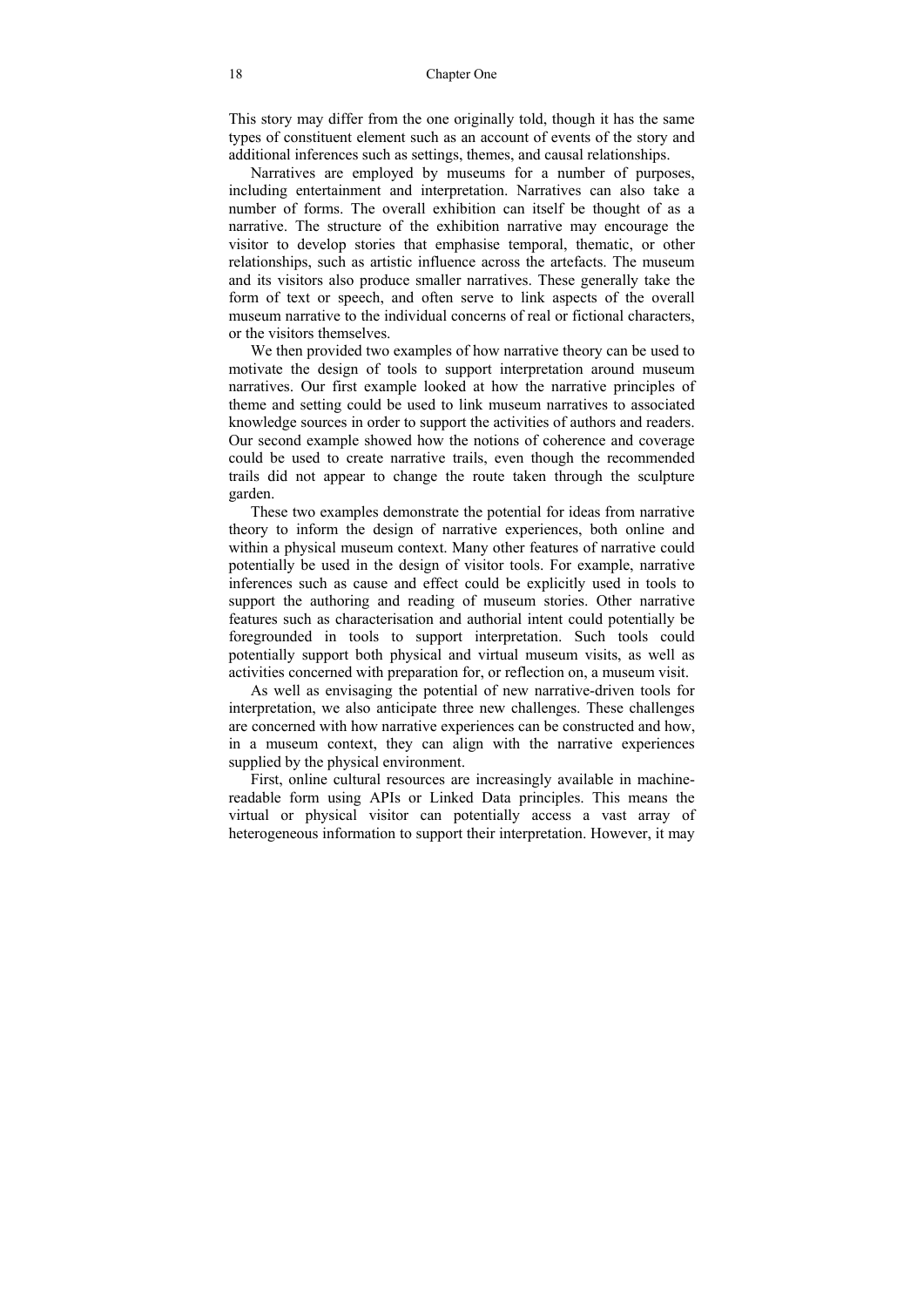be difficult to create coherent narrative experiences from this vast and varied source of information. Geser and Nicolucci (2012) point out that although tools exist for the automatic production of presentations such as timelines from available data, meaningful relationships between the events and artefacts are often missing. Our own work, described above, showed how the narrative ideas of theme and setting can be used to provide additional guidance to readers and authors, and also draw attention to events, people, places, times, and objects that help to bind together the elements of the story. This can be used to provide a point of focus and create coherence across a varied set of data. Other ideas from narrative theory could also be applied to highlight meaningful relationships. For example, AI techniques could be used to infer candidate causal relations across a set of events, potentially indicating connections between artworks, artists, and broader social and political concerns.

Second, the availability of mobile consumer devices such as smartphones and tablets provides greater opportunities for visitors to make use of online cultural resources within the physical museum environment. Warren et al (2015) discuss the potential for museum archives to be used to create on-the-fly augmentations of the physical museum experience. They describe how museum artworks could be associated with additional information, such as a biography of the artist, presented to the visitor on a location-sensitive mobile device. Our own work on presenting narrative trails on a mobile device to visitors of a sculpture garden has also illustrated the potential to augment visits with museum resources via mobile devices. However, visitors can be expected to have limited attention available for additional resources during the visit. Narrative ideas, including coherence and coverage, have the potential to focus information delivery on resources of immediate interest.

Third, although visitors potentially have ubiquitous access to cultural resources, these need to be provided in a way that aligns with the narrative properties of the environment within which they are situated. Locationsensitive information delivery is now commonplace in which, for example, search results are optimised based on location data. Within museums, technology such as QR codes or iBeacons has been used to present information of relevance to the current location. However, the provision of information, and in particular recommendations on what to see and which route to take, need to be sensitive to the narrative context created by the museum environment, as well as to the visitor's position within it. We saw in the previous section that visitors can benefit from additional narrative services but are not necessarily inclined to change their route. This supports the argument of Sharples, Fitzgerald, Mulholland, and Jones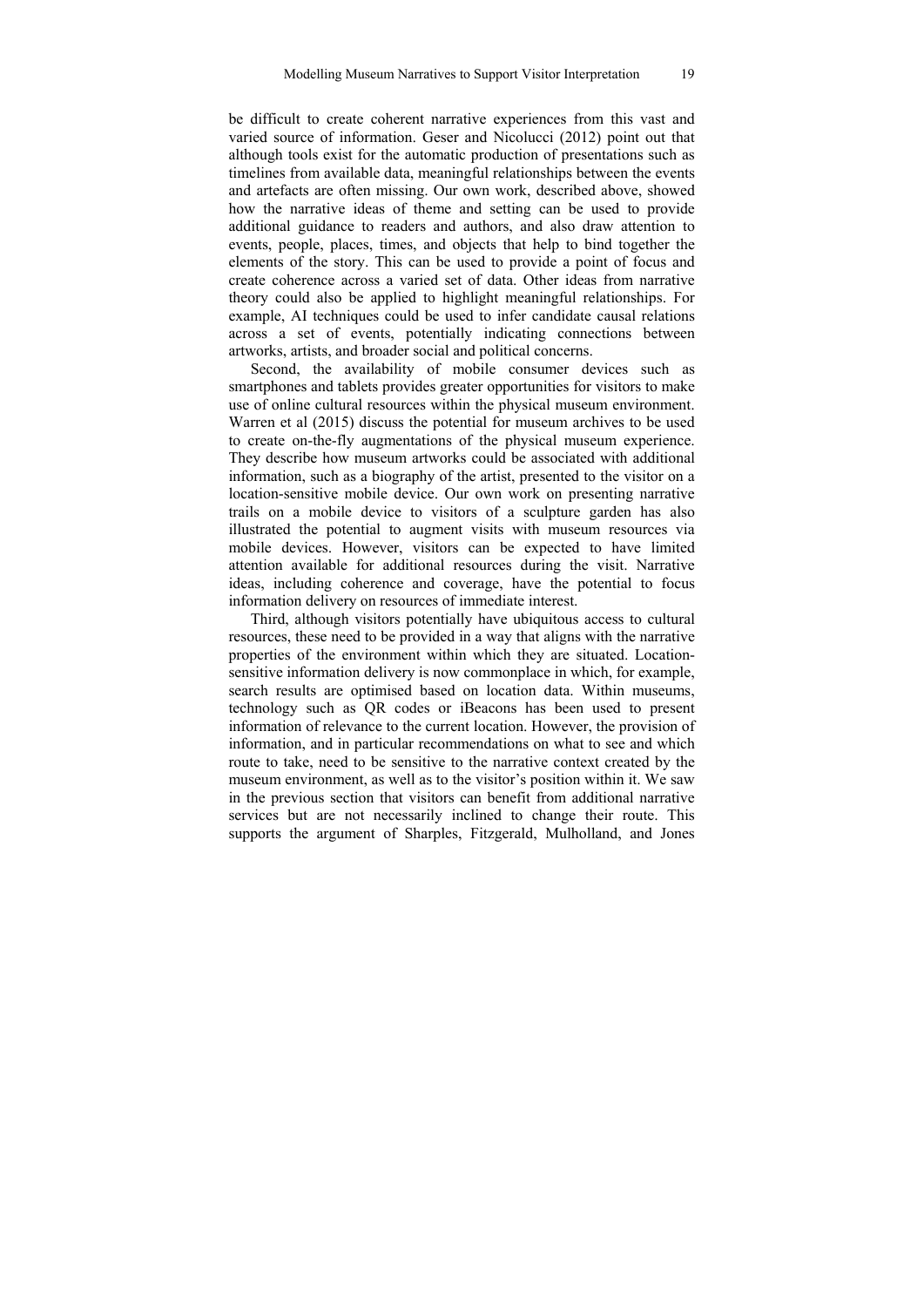(2013), who suggested that the force exerted by the physical design of the museum may be too strong to be disrupted by mobile recommendations. However, an understanding of the narrative properties of the physical museum space and the types of thematic, temporal, or other organisational methods used, could be applied to create augmentations that work with, rather than against, the physical space. This could lead to forms of mobile narrative assistance that are sensitive to the narrative context rather than just to the location.

There is therefore great potential for more narrative-aware tools in both physical and virtual museum settings that can provide automated access to cultural resources across a range of devices. Selecting and organising large and varied sources of data and aligning these with the narrative characteristics of the museum environment introduces challenges in terms of narrative coherence. Ideas from narrative theory and an understanding of how museums use narratives to communicate with their audience can offer potential solutions to these challenges.

#### **References**

- Bruni, Luis Emilio, and Sarune Baceviciute. 2014. "On the embedded cognition of non-verbal narratives." Sign Systems Studies, 42 (2/3), 359-375.
- Callaway, Charles, Oliviero Stock, Elyon Dekoven, Kinneret Noy, Yael Citron, and Yael Dobrin. 2011. "Mobile Drama in an Instrumented Museum: Inducing Group Conversation via Coordinated Narratives." In Proceedings of Intelligent User Interfaces, Palo Alto, CA.
- Chatman, Seymour. 1980. Story and Discourse: Narrative structure in fiction and film. Ithaca, NY: Cornell University.
- Ciolfi, Luigina, and Marc McLoughlin. 2012. "Designing for Meaningful Visitor Engagement at a Living History Museum." In Proceedings of NORDICHI Conference.
- Curtis, Penelope, and Chris Stephens. 2013. Tate Britain Companion: A Guide to British Art. London, UK: Tate Publishing.
- Gervás, Pablo, and Carlos León. 2014. "The Need for Multi-Aspectual Representation of Narratives in Modelling their Creative Process." In Proceedings of International Workshop on Computational Models of Narrative, Quebec City, Canada.
- Geser, Guntram, and Franco Niccolucci. 2012. "Virtual museums, digital reference collections and e-science environments." Uncommon Culture, 3 (5/6): 12-37.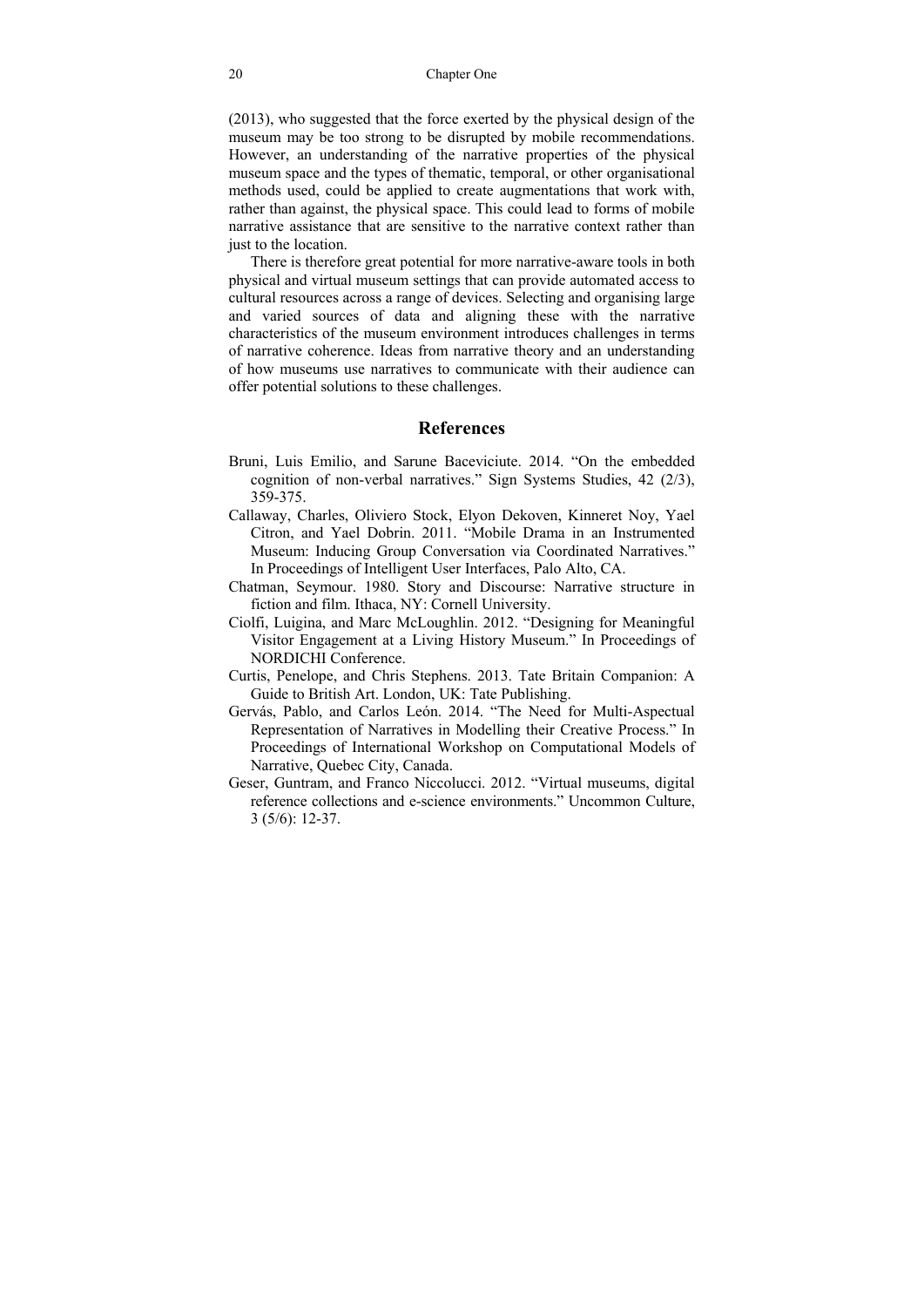- Glover Frykman, Sue. 2009. "Stories to tell? Narrative tools in museum education texts." Educational Research, 51 (3): 299-319.
- Hyvönen, Eero, Thea Lindquist, Juha Törnroos, and Eetu Mäkelä. 2012. "History on the Semantic Web as Linked Data - An Event Gazetteer and Timeline for World War I." In Proceedings of CIDOC Conference.
- Kelly, Lynda. 2010. "The role of narrative in museum exhibitions. Australian Museum." Accessed 1st September 2015. http://australianmuseum.net.au/BlogPost/Audience-Research-Blog/The-role-of-narrative-in-museum-exhibitions.
- Lim, Mei Yii, and Ruth Aylett. 2007. "Narrative construction in a mobile tour guide." In Proceedings of International Conference on Virtual storytelling.
- Lochnan, Katharine Jordan. 2004. Turner Whistler Monet. London, UK: Tate Publishing.
- Mele, Francesco, and Antonio Sorgente. 2012. "Semantic mashups of multimedia cultural stories." Intelligenza Artificiale, 6: 19-40.
- Mitchell, Alex and Teong Leong Chuah. 2013. "Telling Stories on the Go: Lessons from a Mobile Thematic Storytelling System." In Proceedings of International Conference on Interactive Digital Storytelling (ICIDS). Istanbul, Turkey.
- Mulholland, Paul, Annika Wolff, and Trevor Collins. 2012. "Curate and storyspace: an ontology and web-based environment for describing curatorial narratives." In Proceedings of Extended Semantic Web Conference (ESWC), Heraklion, Crete, Greece.
- Mulholland, Paul, Annika Wolff, and Eoin Kilfeather. 2015. "Storyscope: Supporting the authoring and reading of museum stories using online data sources." In Proceedings of ACM Web Science. Oxford, UK.
- Peponis, John, Ruth Dalton, Jean Wineman, and Nick Dalton. 2003. "Path, theme and narrative in open plan exhibition settings." In Proceedings of International Space Syntax Symposium. London.
- Polkinghorne, Donald. 1988. Narrative knowing and the human sciences. Albany, NY: State Univ. NY Press.
- Rowe, Shawn, James Wertsch, and Tatyana Kosyaeva. 2002. "Linking Little Narratives to Big Ones: Narrative and Public Memory in History Museums." Culture and Psychology, 16 (2): 96-112.
- Ryan, Marie-Laure. 2006. Avatars of Story. Minneapolis, MN: University of Minnesota Press.
- Sharples, Mike, Elizabeth Fitzgerald, Paul Mulholland, and Robert Jones. 2013. "Weaving location and narrative for mobile guides." In The Connected Museum: Social Media and Museum Communication. edited by Schrøder, Kim and Drotner, Kirsten. New York: Routledge.